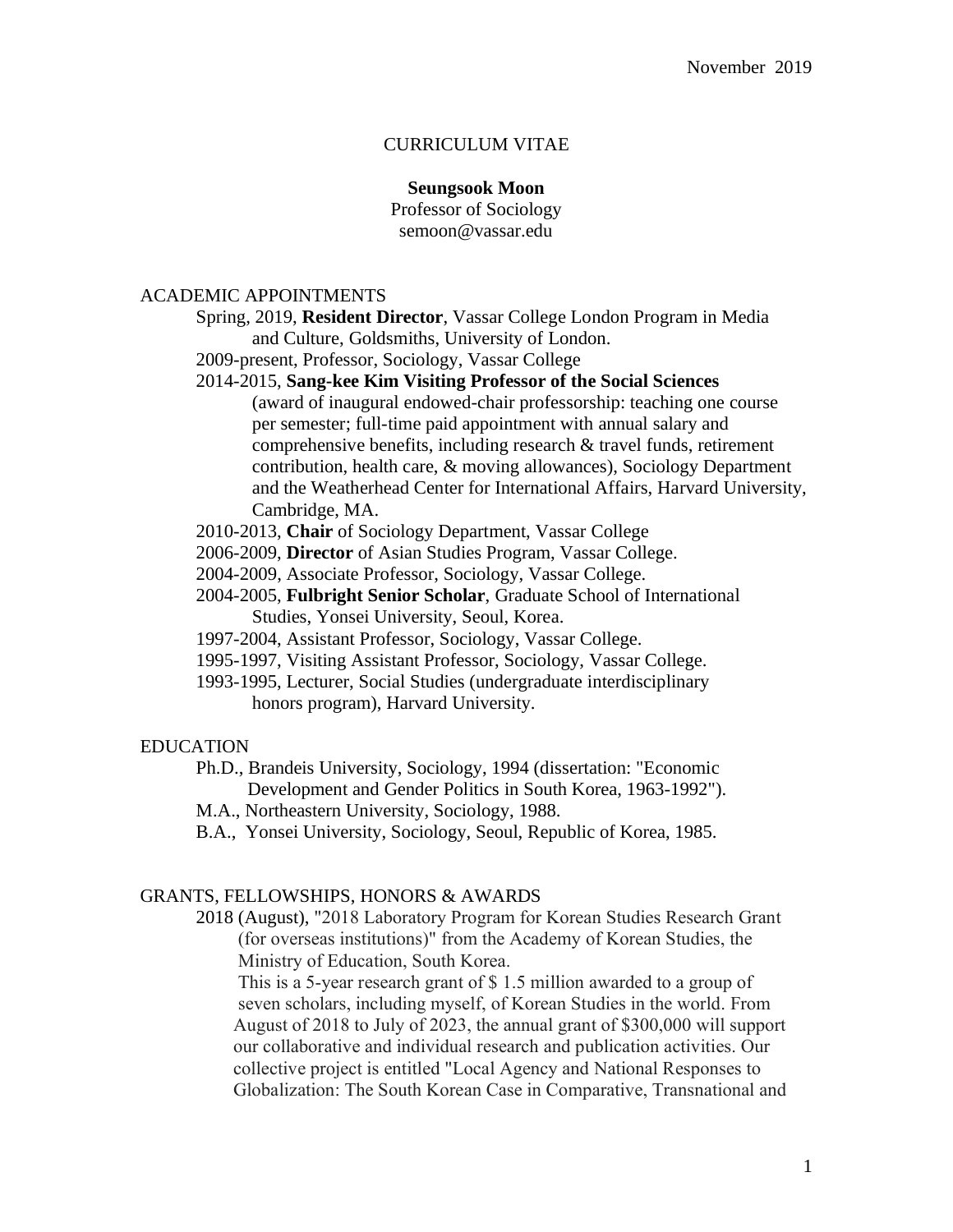Diasporic Perspective." Each of us is required to publish at least one new book and two articles in major scholarly journals by the end of the grant period.

- 2017 (May), Korean translation of *Over There: Living with the US Military Empire from WWII to the Present* (Seoul: Greenbee Press, 2016) was selected to the 2017 list of Excellent Scholarly Books ("woosoohaksooldoseo") by the Korean Academy of Arts and Sciences.
- 2017 (January), ASIANetwork Faculty Enhancement Program Seminar. This award fully funded my participation in a 3-week study trip to Java and Bali, Indonesia during July of 2017. The theme of the seminar was "Contemporary Indonesia: Religious Diversity, Environmental Issues, and Political Transitions.
- 2019 1996 (every year), Faculty Research Grants, Vassar College.
- 2018, 2009, 2007, 2000, & 1996, Ford Scholars Program Award, Vassar College.
- 2017, 2016, 2012 & 2007, Carolyn Grant '36 Endowment, Vassar College.
- 2014 (January July), Visiting Scholar at the Institute of State Governance Studies, Yonsei University, Seoul, Korea.
- 2014 (spring semester), matching research grant from the Dean of the Faculty Office, Vassar College
- 2013 (December), 2014 Korea Foundation Field Research Fellowship (project: "Globalization and Masculinities among the Younger-Generation men in South Korea")
- 2012, 2003, & 1995, Northeast Asia Council (NEAC) Korea Research Travel Grant, the Association for Asian Studies.
- 2008, 2009 Senior Research Fellowship, the Academy of Korean Studies, Sŏngnam City, South Korea (project: "Cultural Construction of Civil Society in South Korea"), declined for a family reason.
- 2007, Korean translation of *Militarized Modernity and Gendered Citizenship in South Korea* (Duke University Press 2005) was elected to the list of the 65th Recommended Books for the Youth and Ten-Books-Worth- Reading by the Korean Publication Ethics Commission.
- 2005-2006, Visiting Fellow, Council on East Asian Studies, Yale Center for International and Area Studies, Yale University.
- 2005, Korea Foundation Advanced Research Grant (project: "Making Citizens, Practicing Citizenship: Gender, Class and Civic Selfhood in South Korea").
- 2004, 2004-2005 Fulbright Scholar Award, Bureau of Educational and Cultural Affairs, the United States Department of State (project: "Making Citizens, Practicing Citizenship: A Study of Two Grassroots Associations in South Korea").
- Fall, 2003 and Fall, 2002, Visiting Scholar, Korea Institute, Harvard University.
- 1997, SSRC International Migration Research Planning Grant (co-recipient with Yu Zhou), the Social Science Research Council.
- 1996, General Research Grant, the American Philosophical Society.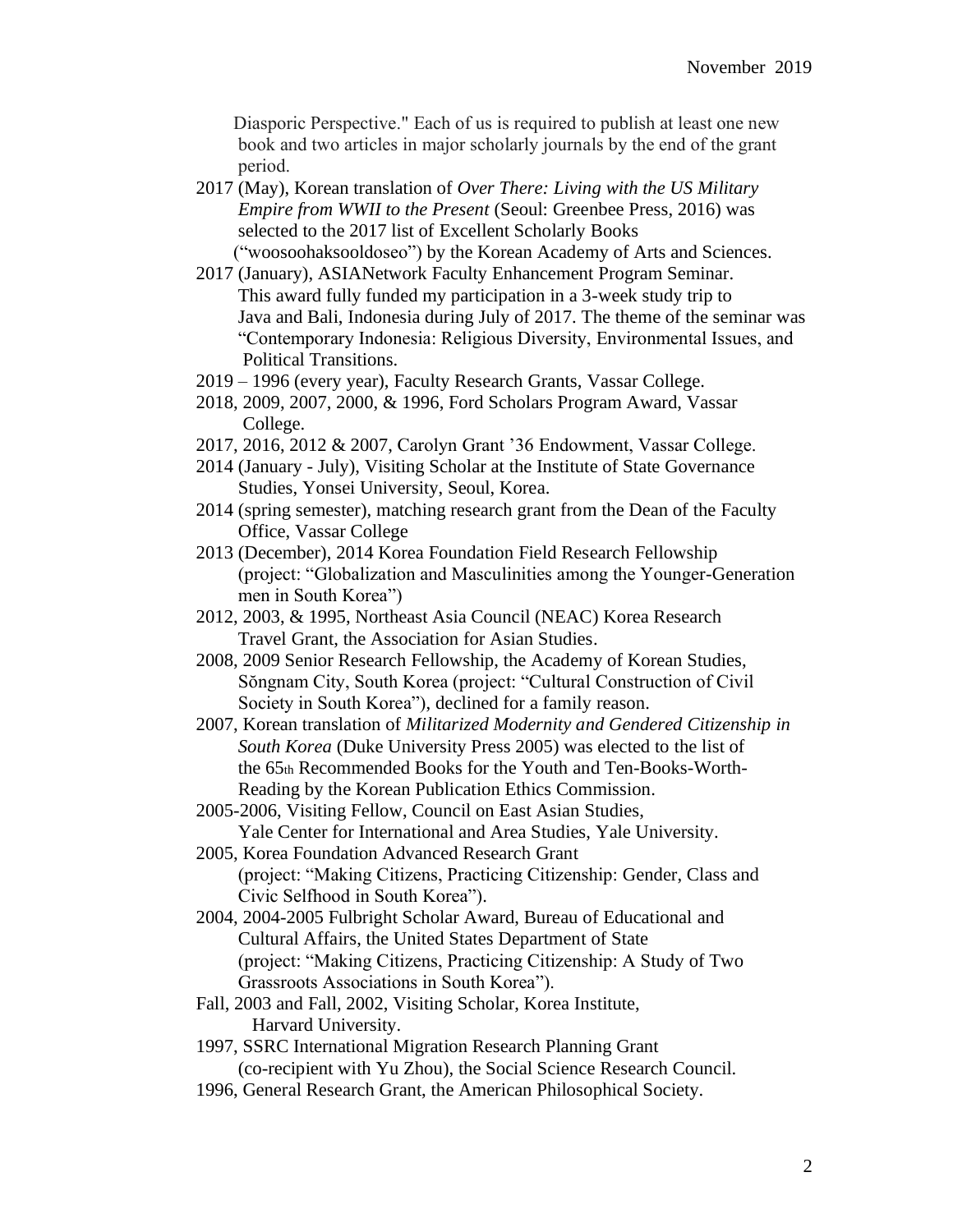1994-1995, Distinction in Teaching Award, Harvard University.

1993-1994, Distinction in Teaching Award, Harvard University.

1992, Sachar International Fellowship, Brandeis University.

1992, Women's Studies Dissertation Grant, Brandeis University.

1989-1992, University Fellowship, Brandeis University.

1988, Elected to Phi Kappa Phi, the National Interdisciplinary Honor Society.

# PUBLICATIONS

#### **Book**

*Militarized Modernity and Gendered Citizenship in South Korea*. (Duke University Press; Politics, History, and Culture Series, 2005); reprinted in 2007.

*Kunsajuŭie kach'in kŭndae: kungminmandŭlgi, simindoegi, kŭrigo sŏngŭi chŏngch'i*, Korean translation of the aforementioned book (Seoul: Alternative Culture Publication, 2007).

*Over There: Living with the U.S. Military Empire from World War II to the Present* (Duke University Press, 2010; 453pg in paperback): co-edited this volume, single-authored 3 chapters of 12 main chapters, and co-authored Introduction and Conclusion; reprinted in 2017.

*Obŏr deŏr: jeich'a segyedaejŏn put'ŏ hyŏnjeggaji migunjegugkwa hamgge saraon sam* (Seoul: Greenbee Press 2016; 630 pages in Korean), Korean translation of the co-edited volume listed above. I supervised the translation by checking literally each sentence in Korean.

#### **Refereed journal articles and book chapters**:

Special Issue: "Legacies of Militarism in the Korean Peninsula in the twenty-first century": I selected three articles from open reviews of multiple submissions and worked with them closely to bring them together under the theme; wrote a substantial introduction, "On the Topic," to the special issue, *Korea Journal* 58:3(Autumn 2018): 5-14.

 "Disciplining High-School Students and Molding Their Subjectivity in South Korea: A Shift in Disciplinary Paradigm" (Chapter 7) in *Challenges of Modernization and Governance in South Korea: The Sinking of the Sewol and Its Causes*, edited by Jae-Jung Suh and Mikyoung Kim (Palgrave Macmillan, 2017): 143-168.

 "Han'gugeseo yusunhan haksaeng mandeulgi: hunyuk paerodaimui pyonhwareul chungsimeuro" (Making docile students in South Korea: focusing on the shift in disciplinary paradigm; Chapter 7) in *Ch'immolhan Sewolho, nanp'ahaneun taehanminguk: apch'ukjeok keundaehwawa pokhapjeok risk* (Sunken Ferry Sewol, the Republic of Korea in maelstrom: compressed modernization and complicated risk) (Seoul: Han'ul Press, 2017): 217-248. (This is a Korean translation of the edited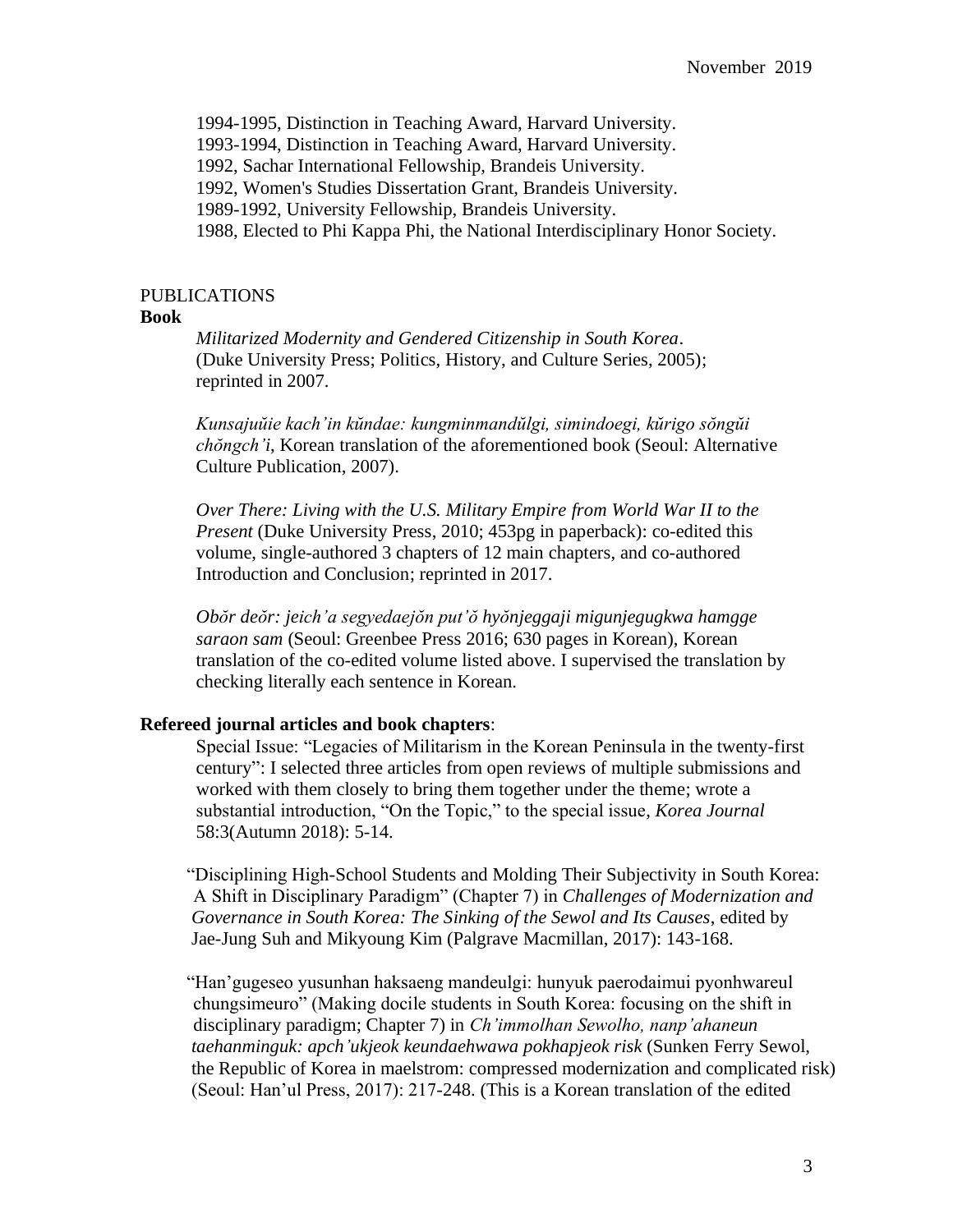volume above; the English and Korean versions were published simultaneously.)

"Militarized Modernity and Gendered Mass Mobilization" (chapter 2) in *Routledge Handbook of Korean Culture and Society*, edited by Youna Kim (New York and London: Routledge, 2017), pp. 48-62.

"JAS Mini-Forum: Culture around the Bases": I edited three articles and wrote a substantial introduction to "Culture around the Bases: A Forum on the U.S. Military Presence in Northeast Asia," *Journal of Asian Studies* 75:1(Feb. 2016): 31-39.

"Sexual Labor and the U.S. Military Empire: Comparative Analysis of Europe and East Asia" (chapter 5) in *Making the Empire Work: Labor and United States Imperialism*, edited by Daniel E. Bender and Jana K. Lipmann (New York University Press, 2015), pp. 137-160.

"Rest and Recreation (R & R)" in *The International Encyclopedia of Human Sexuality*, edited by Patricia Whelehan and Anne Bolin. Malden, Oxford: John Wiley and Sons, Ltd. (2015), pp. 1059-1114.

"31. Trajectories of Citizenship in South Korea" in *The Routledge Handbook of Global Citizenship Studies*, edited by Engin F. Isin and Peter Nyers. Abingdon and New York: Routledge (2014), pp. 355-365.

"Living Memory of Roh Moo Hyun: Group Cohesion, Cultural Politics and the Process of Symbolic Interaction," *Journal of Memory Studies* 6:2(2013): 174-190.

"The Idea and Practices of Citizenship in South Korea" (chapter 2) in *Citizenship and Migration in the Era of Globalization: The Flow of Migrants and the Perception of Citizenship in Asia and Europe*, edited by Markus Pohlmann, Jonghoe Yang, and Jong-hee Lee. (Springer: 2013), pp. 9-38.

"Protesting the Expansion of U.S. Military Bases in Pyeongtaek: A Local Movement in South Korea," *South Atlantic Quarterly* 111:4 (Fall 2012): 856-867.

"Local Meanings and Lived Experiences of Citizenship: Voices from a Women's Organization in South Korea," *Citizenship Studies* 16(February 2012): 49-67.

"Introduction: The Politics of Gender, Sexuality, Race, and Class in the U.S. Military Empire" (co-authored with Maria Hoehn) in "*Over There": Living with the U.S. Military Empire* (Duke University Press, December 2010), pp. 1-36.

"Regulating Desire, Managing the Empire: the U.S. Military Prostitution in South Korea, 1945-1970" in "*Over There"* (Chapter 1), pp. 39-77.

"In the U.S. Army but not quite of It: Contesting the Imperial Power in a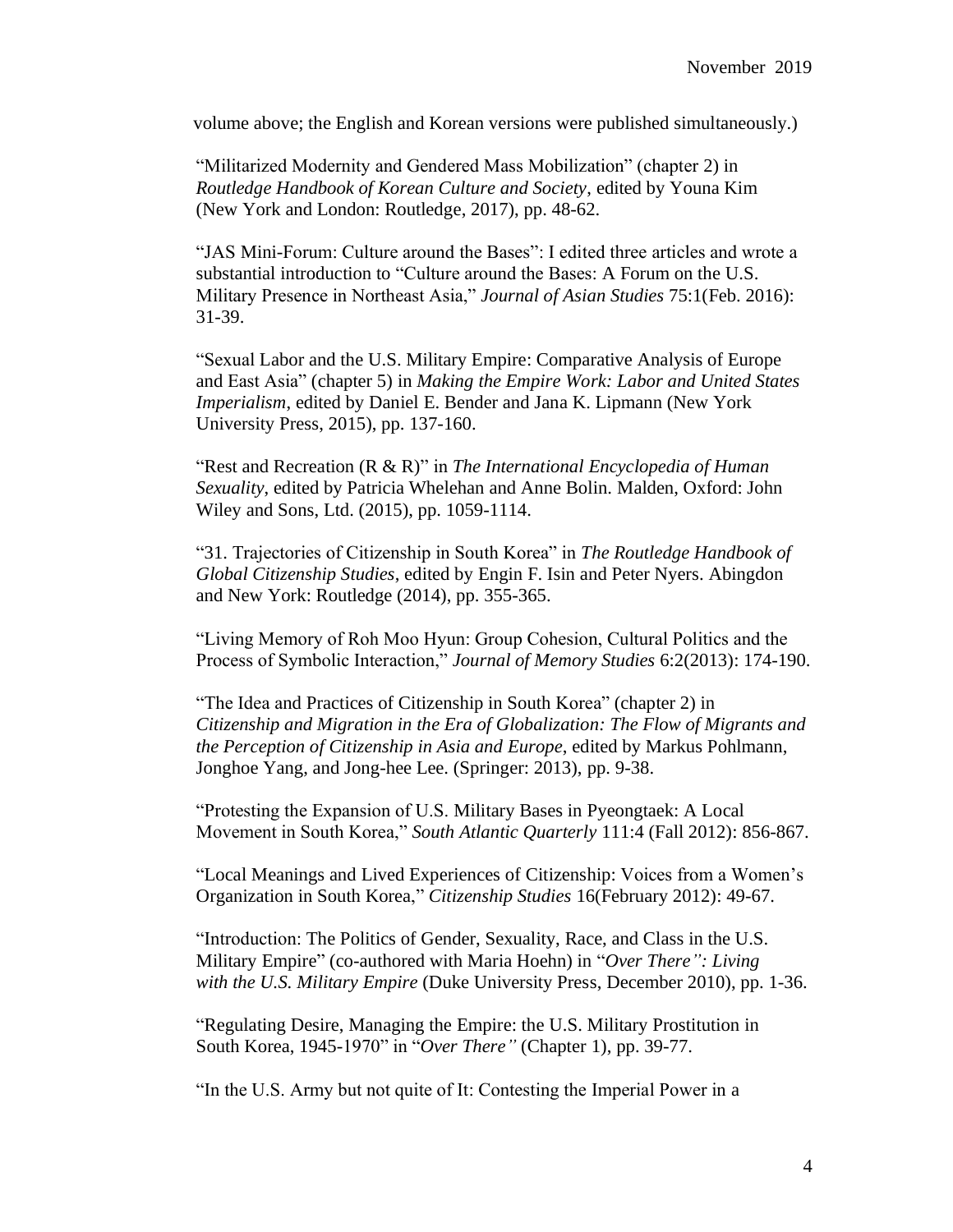Discourse of KATUSAs (Korean Augmentation Troops to the United States Army)" in "*Over There"* (Chapter 7), pp. 231-257.

"Camptown Prostitution and Imperial SOFA (Status of Forces Agreement): Abuse and Violence against Transnational Camptown Women in South Korea" in "*Over There"* (Chapter 11), pp. 337-365*.*

"Conclusion: The Empire at the Crossroad?" (co-authored with Maria Hoehn) in "*Over There"*, pp. 397-408.

"The Interplay between the State, the Market, and Culture in Shaping Civil Society: A Case Study of the PSPD in Post-Military Rule Korea," *Journal of Asian Studies* 69:2 (May 2010): 479-505.

"Buddhist Temple Food in South Korea: Interests and Agency in the Reinvention of Tradition in the Age of Globalization," *Korea Journal* 48:4(Winter 2008): 147- 180.

"Cultural Politics of Remembering Park Chung Hee," *Harvard Asia Quarterly* Vol. XI (Spring/Summer 2008): 26-44. A somewhat modified version of this article with photos was reprinted in *The Asia-Pacific Journal* Vol. 19(May 9, 2009); accessed at [http://japanfocus.org/-Seungsook-Moon/3140.](http://japanfocus.org/-Seungsook-Moon/3140)

"Women and Civil Society in South Korea" in *Korean Society: Civil Society, Democracy, and the State*, 2nd ed. edited by Charles K. Armstrong (Routledge, 2007; reprinted in 2009): 121-148.

"The Rise of Women in Korea: Gains and Obstacles" in *Insight into Korea*, edited by the Korea Herald. Seoul: Herald Media, 2007): 204-213.

"Cambio social y situación de las mujeres en Corea del Sur: Familia, trabajo y politica" (Social change and women's position in South Korea: family, work, and politics) in *Mujeres asiáticas: Cambio social y modernidad* (Asian women: Social Change and Modernity), edited by Amelia Sááiz López. Documento CIDOB-Asia, no. 12. Barcelona: Fundación CIDOB, 2006): 24-48.

"Trouble with Conscription, Entertaining Soldiers: Popular Culture and the Politics of Militarized Masculinity in South Korea" *Men and Masculinities* 8:1 (July 2005): 64-92.

"Immigration and Mothering: Two Generations of Middle-Class Korean Immigrant Women," *Gender & Society* 17:6(December 2003): 840-860.

"Redrafting Democratization through Women's Representation and Participation in the Republic of Korea" in *Korea's Democratization*, edited by Samuel S. Kim (Cambridge University Press, 2003): 107-134.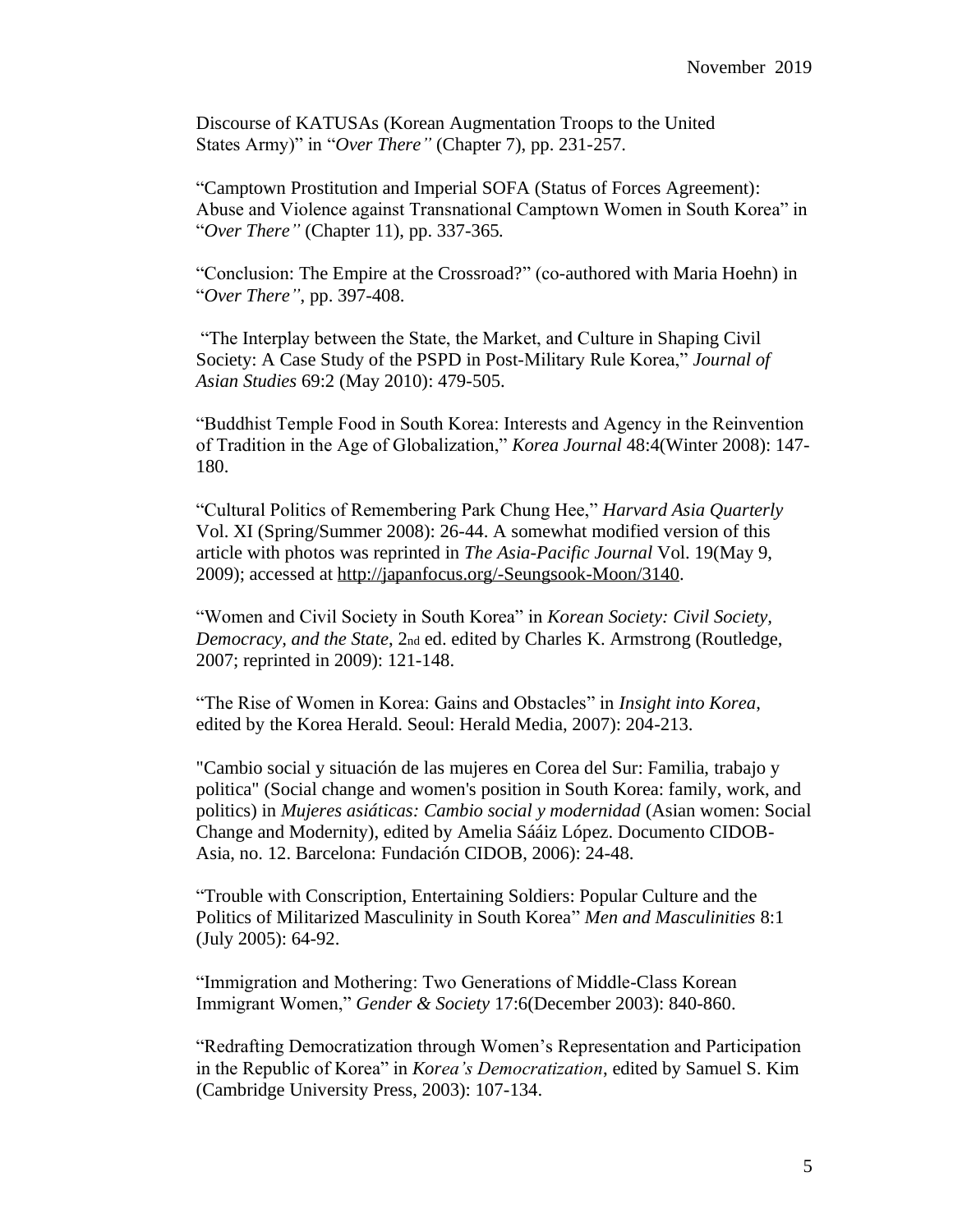"Imagining a Nation through Differences: Reading the Controversy concerning the Military Service Extra Points System in South Korea," *The Review of Korean Studies* 5:2(December 2002): 73-109.

"Beyond Equality Versus Difference: Professional Women Soldiers in the South Korean Army," *Social Politics: International Studies in Gender, State and Society* 9:2(Summer 2002): 212-247.

"Carving Out Space: Civil Society and the Women's Movement in South Korea," *The Journal of Asian Studies* 61:2(May, 2002): 473-500.

"The Production and Subversion of Hegemonic Masculinity: Reconfiguring Gender Hierarchy in Contemporary South Korea," in *Under construction: The Gendering of Modernity, Class, and Consumption in the Republic of Korea*, ed. Laurel Kendall (Honolulu: University of Hawaii Press, 2001), pp. 79-113.

"Overcome by Globalization: The Rise of a Women's Policy in South Korea," in *Korea's Globalization*, ed. Samuel S. Kim (Cambridge: Cambridge University Press, 2000), pp. 126-46.

"Gender, Militarization, and Universal Male Conscription in South Korea," in *The Women and War Reader*, eds. Lois Lorentzen and Jennifer Turpin (New York: New York University Press, 1998), pp. 90-100.

"Begetting the Nation: The Androcentric Discourse of National History and Tradition in South Korea," in *Dangerous Women: Gender and Korean Nationalism*, eds. Elaine Kim and Chungmoo Choi (New York: Routledge, 1997), pp. 33-66.

"Eurocentric Elements in the Idea of 'Surrender-and-Catch'," *Human Studies* 16(1993): 305-317.

# **Work in Progress**:

"Racialized Rule and Neocolonialism in Transnational Militarism: The THAAD Deployment in South Korea" (Special Issue of a journal)

"Civic selves in the age of global consumerism and systematic risk in South Korea" (book manuscript that examines how major aspects of globalization in the 21st century enable and constrain individual agency to cultivate and practice citizenship)

"Masculinities and Globalization among younger-generation men in South Korea" (book manuscript that examines the roles that economic, political and cultural aspects of globalization play in remaking and reproducing normative ideas and practice of masculinity among men in their thirties and forties.)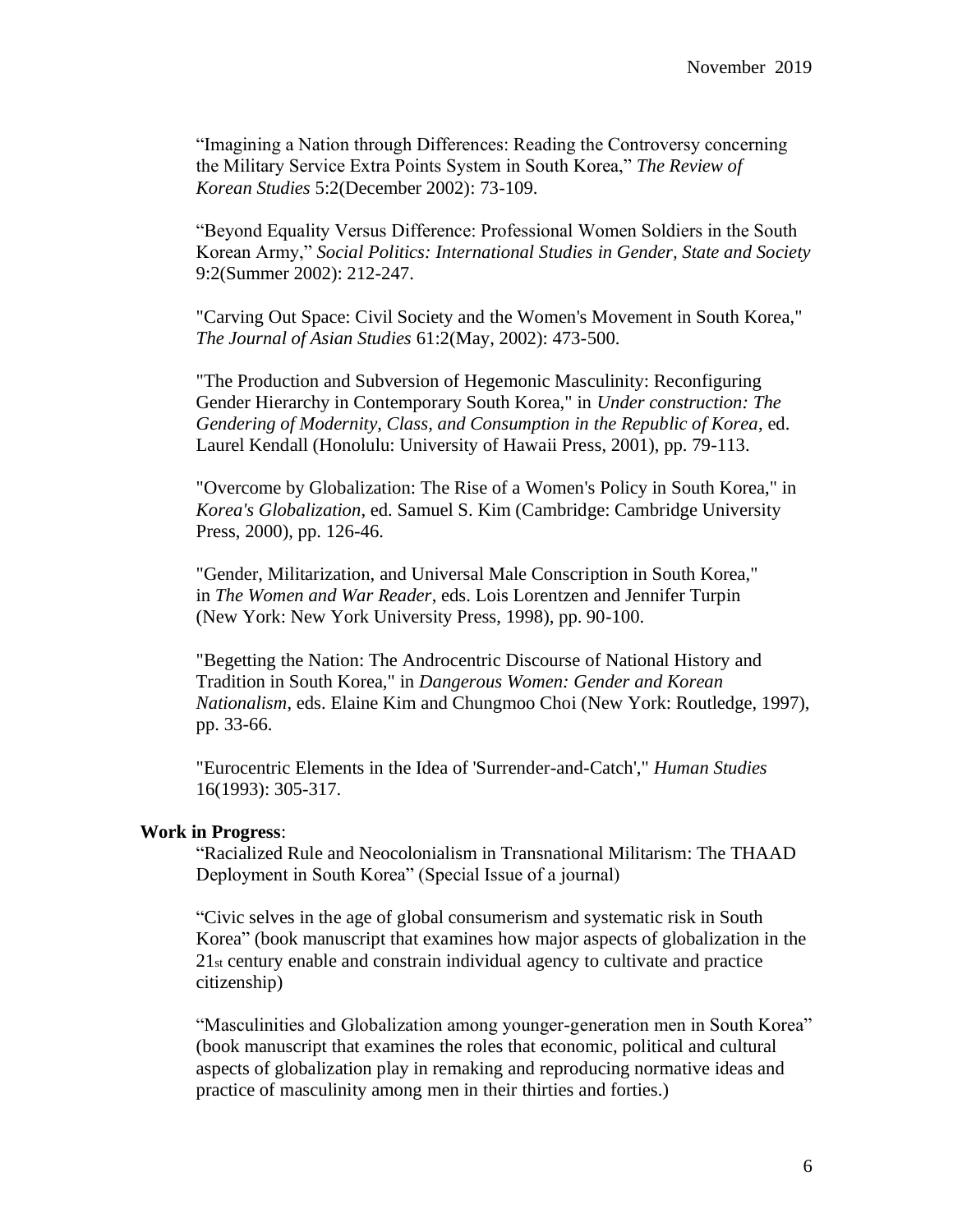## **Book (and film) Reviews**:

Sonia Ryang, *Eating Korea in America: Gastronomic Ethnography of Authenticity* (2016) in *Journal of Korean Studies* (March, 2020).

Barbara Molony, Janet Theiss, and Hyaeweol Choi, *Gender in Modern East Asia: China, Korea, Japan An Integrated History* (2016) in *Pacific Affairs* 91:2 (June, 2018): 333-335.

Deborah S. Davis and Sara L. Friedman, eds, *Wives, Husbands, and Lovers: Marriage and Sexuality in Hong Kong, Taiwan, and Urban China* (2014) in *Contemporary Sociology: A Journal of Reviews*, a Publication of the American Sociological Association 45(March 2016): 292-294.

Vron Ware, *Military Migrants: Fighting for Your Country* (2012) in *Contemporary Sociology: A Journal of Reviews* 43:5(September 2014): 751-752.

Hwasook Nam, *Building Ships, Building a Nation: Korea's Democratic Unionism under Park Chung Hee* (2009) in *The American Historical Review* (April 2011): 436-437.

C. Sarah Soh, *The Comfort Women: Sexual Violence and Postcolonial Memory in Korea and Japan* (2008) in *Pacific Affairs* 84(March 2011): 172-173.

Kelly H. Chong, *Deliverance and Submission: Evangelical Women and the Negotiation of Patriarchy in South Korea* (2008) in *The Journal of Asian Studies* (February 2010): 282-284.

Angie Y. Chung, *Legacies of Struggle: Conflict and Cooperation in Korean American Politics* (2007) in *American Journal of Sociology* 115:3(November 2009): 962-964.

Gi-Wook Shin, *Ethnic Nationalism in Korea: Genealogy, Politics, and Legacy*  (2006) in *Contemporary Sociology: A Journal of Reviews* 37:6(November 2008): 579-580.

"A review of The Unforgiven (*Yongsŏbatchi mothanja*)" (2005 film about three Korean conscripts directed by Jong-bin Yoon, 120 minutes), *News and Reviews* (Publication of the Asian Educational Media Service, University of Illinois at Urbana-Champaign) Issue 26 (Summer 2007): 1 and 8

Kyung Hyun Kim, *The Remasculinization of Korean Cinema* (2004) in *Journal of Gender Studies* (July 2005): 169-170.

Nancy Abelmann, *The Melodrama of Mobility: Women, Talk and Class in Contemporary South Korea* (2003) in *Gender & Society* 19:1(February 2005):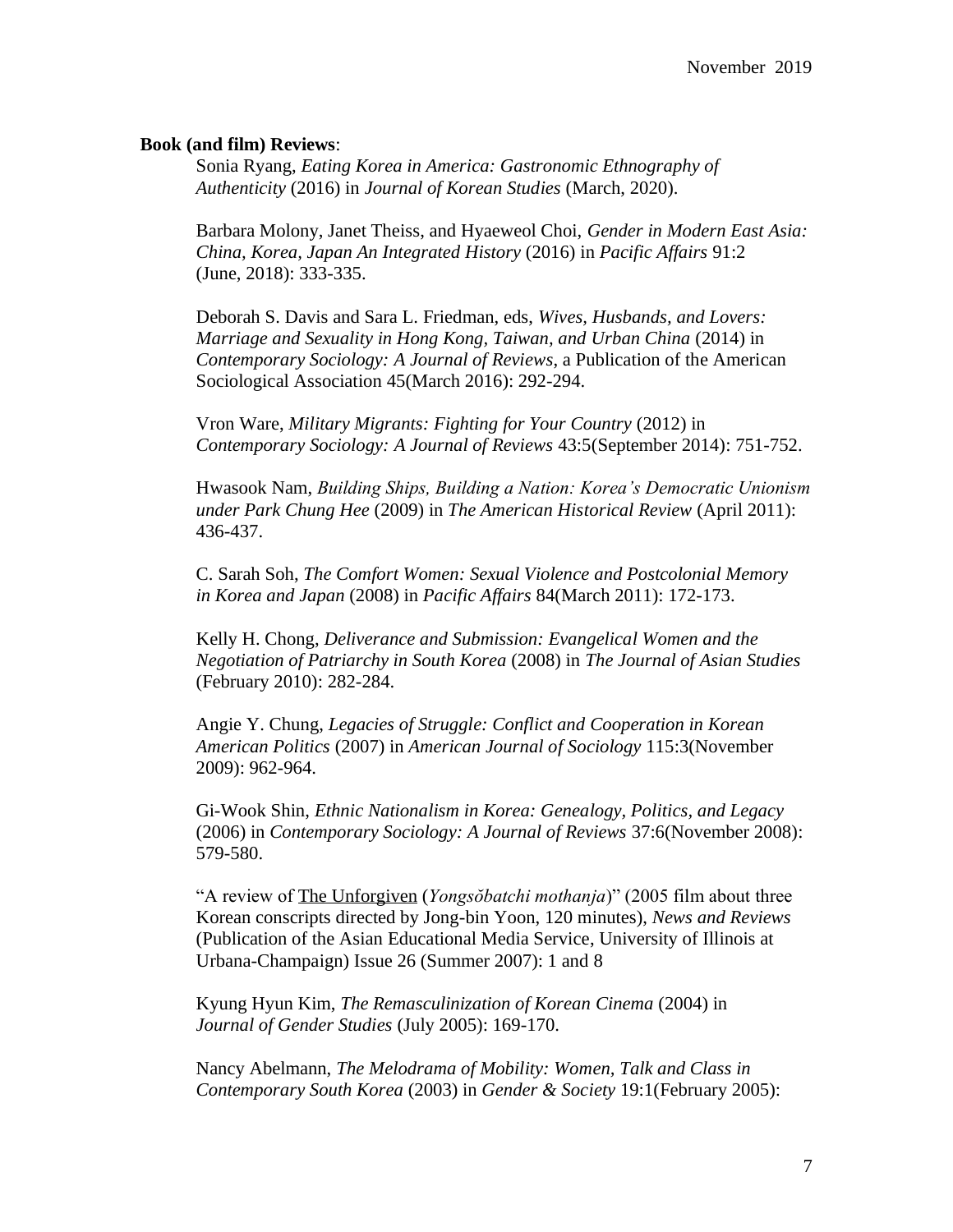125-126.

Sheila Miyoshi Jager, *Narratives of Nation building in Korea: A Genealogy of Patriotism* (2003) in *Acta Koreana* 8:2 (July 2005): 185-186.

Mary C. Brinton, ed., *Women's Working Lives in East Asia* (2001) and Esther Ngan-ling Chow, ed., *Transforming Gender and Development in East Asia* (2002) in *Gender & Society* 17:4(August 2003): 643-644.

Charles K. Armstrong, *Korean Society: Civil Society, Democracy, and the State* (2002) in *Pacific Affairs* 76:1(Spring 2003): 134-135.

John Lie, *Han Unbound: The Political Economy of South Korea* (1998) in *Social Forces* 77 (June 1999): 1656-58.

Barbara Ehrenreich, *Blood Rites: Origins and History of the Passions of War* (1997) in *Peace Work*, Issue no. 279 (November 1997): 5-6.

## **Other Publications**:

"Siron: Han'gukpakkesŏ pon Sewolho ch'amsa (Opening essay: Sewolho disaster seen from outside Korea)," *Yŏksawahyŏnsil* 92, a flagship journal of the Organization of Korean Historians (Han'guk yŏksa yŏnguhoe) (2014 June): 3-18.

"The Rise of Women in Korea: Gains and Obstacles," a special feature article commissioned by *the Korea Herald* (a major English newspaper published in South Korea), July 11 2007, p. 4 and p. 9.

"Gender, Conscription, and Popular Culture in Contemporary Korea," in The Military and South Korean Society, edited by Young-Key Kim-Renaud, R. Richard Grinker, and Kirk W. Larsen. The Sigur Center Asia Papers no. 26. The Elliott School of International Affairs, George Washington University (2006): 15-27.

"Betwixt and Between Law and Practices: Korean Women in the Workplace," *Edging Toward Full Empowerment: South Korean Women in the Workplace and the Political Arena*, Asia Program Special Report no. 132 (September 2006), edited by Michael Kugelmann, Asian Program at the Woodrow Wilson International Center for Scholars, Washington, DC: 6-13. A slightly modified version of this article (entitled "Korean Women in Workplace: Law and Practice") was republished in *Korean Journal of Public Policy* 22(Winter 2006): 49-61.

"Haebang 60junyŏnŭi sijage t'al/minjogjuŭirŭl saenggakhamyŏ" (A reflection on nationalism and postnationalism at the outset of the sixtieth anniversary of Korean Independence), *Tangdaebip'yŏng* (February 2005): 83-88.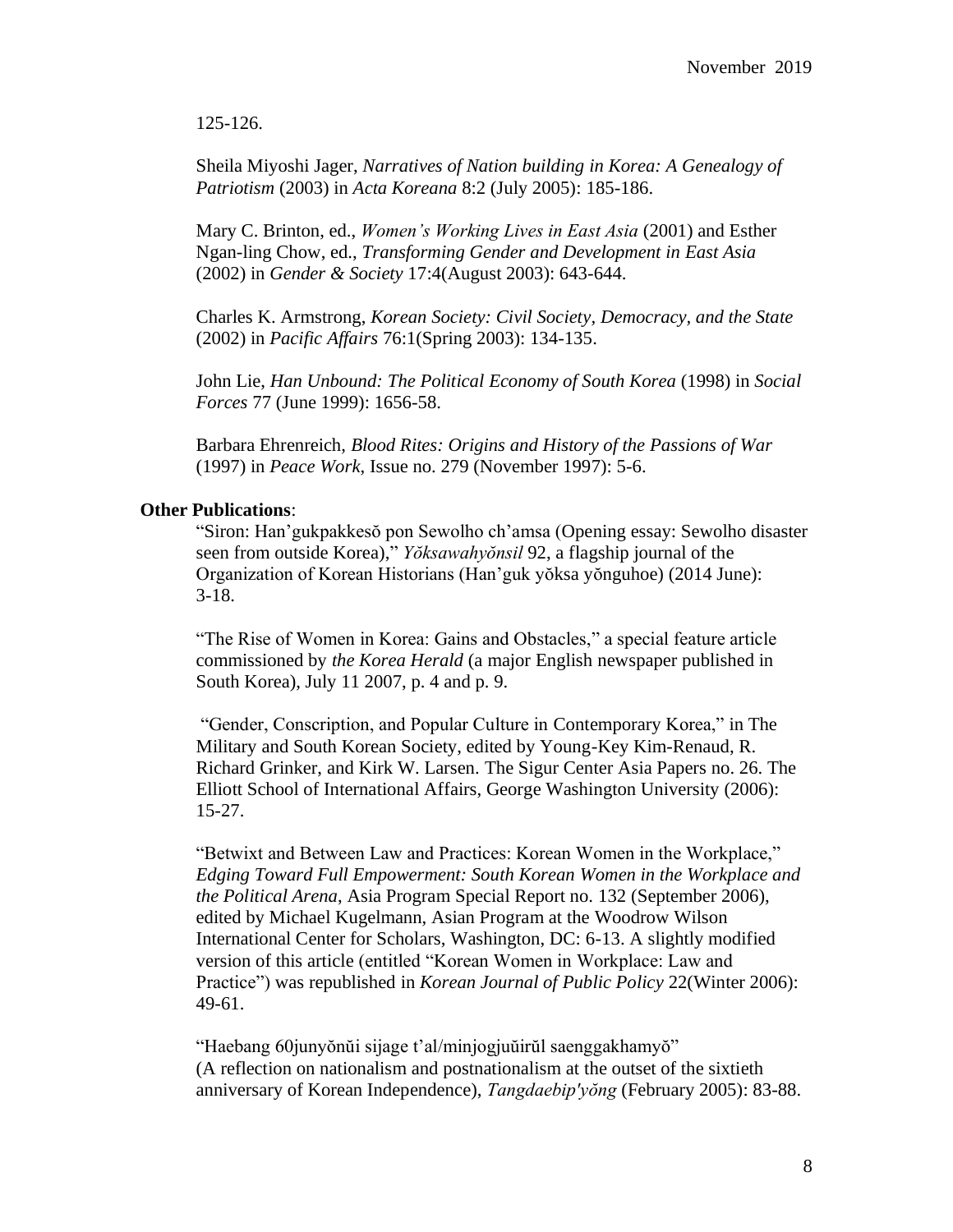"Interpreting the Gendered Process of Democratization in South Korea," *The Good Society*, a PEGS (Political Economy of the Good Society) journal 11:3 (2002): 36-42.

"Namsŏngŭi, namsŏnge ŭihan, namsŏngŭl wihan han'guk" (Korea: of the men, by the men, and for the men), *Tangdaebip'yŏng* 9(Winter 1999): 115-137; This article is a Korean translation of "Begetting the Nation."

"Modernization of Gender Hierarchy in South Korea: The Politics of Family Law Reform," *The Journal of Modern Korean Studies* 6(1996): 19-43.

# CONFERENCE PAPERS, LECTURES, & WORKSHOPS

- 2020 "Transnational Militarism, Migration, and Ethnic Nationalism: South Korean Involvement in the Vietnam War and the Iraq War," collaborative paper with Nora Kim at University of Mary Washington, International Studies Conference, Honolulu, Hawaii (June 25-28).
- 2019 "Civic Agency in Consumer Society: Lessons from a Feminist Food Coop in Globalizing South Korea," panel, "Rise of a New Korea?: Globalization, Multiculturalism, and Discourse." Association for Asian Studies in Asia Conference, **Bangkok**, Thailand (July 1-4).
- 2019 "Globalization and Local Agency in the Deployment of THAAD (Terminal High-Altitude Area Defense; anti-missile defense system) in South Korea," International Relations Research Seminar at London School of Economics, London (March 22: invited).
- 2019 "Race, Postcolonial Conditions, and Transnational Militarism: A Case Study of THAAD Deployment in South Korea," Lecture given for Nordic Korean Studies Days at University of Copenhagen, **Copenhagen**, Denmark (March 15: invited).
- 2019 "Race, Postcolonial Conditions, and Transnational Militarism: A Case Study of THAAD Deployment in South Korea," Research Workshop, entitled "Local Agency and National Responses to Globalization," Monash University, **Melbourne**, Australia (February 28 & March 1; invited).
- 2018 "Social Science Research Council Korean Studies Junior Scholars Publication Workshop," Westchester Hilton, Rye Brook, NY (August 10-13; I was invited to mentor a group of 6 junior scholars for their book projects. I collaborated with another mentor and a developmental editor.)
- 2018 "Postcolonial Conditions and Race in the Working of the US Military Empire: A Case Study of the THAAD (Terminal High Altitude Area Defense) Deployment in South Korea," Research Workshop, entitled "Neglected Encounters: Militarism, Race, and the Politics of Coloniality," London School of Economics and Political Science, **London** (April 20;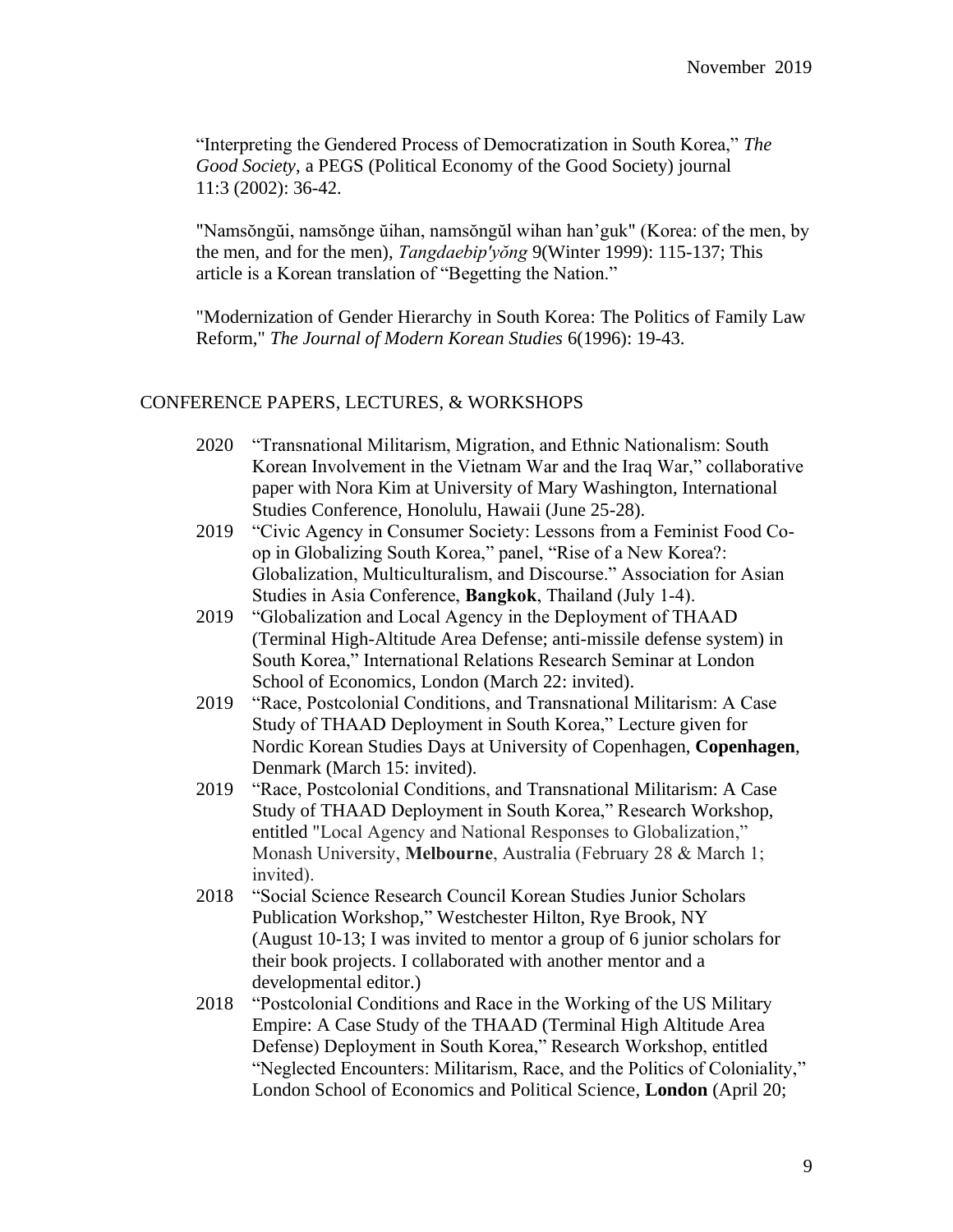invited).

- 2018 Formal discussant for a panel, "Environmental Challenges: South Korea's Next Decade," 2018 LIASE Grant Conference, "Environmental Learning through Partnerships" Bard College (April 13; invited).
- 2018 Faculty Enhancement Program Seminar presentation (discussion of the study trip to Indonesia during the summer of 2017), ASIANetwork Annual Meeting, Philadelphia (April 8).
- 2018 Formal discussant for a "Designated Social Sciences Panel," entitled "Empowering the People: Political Participation in Contemporary South Korea," Association for Asian Studies Conference in Washington, DC (March 22; invited).
- 2017 *Korea Journal* editorial board workshop on a Special Issue (Legacies of Militarism in the Korean Peninsula), Ethnic Culture Studies Center, Korea University, **Seoul** (August 2).
- 2017 Faculty Enhancement Program Orientation Meeting, a requirement for the ASIANetwork Faculty Seminar award, 25th ASIANetwork Annual Meeting, "Digital and Beyond: Ways of Knowing Asia," Oak Brook, IL (April 7).
- 2017 "Buddhist Temple Food and Globalization in South Korea," a public lecture on "Cuisine and Culture" series, **the Institute for Advanced Study**, Princeton, NJ (March 10; invited).
- 2016 "Urban Farming, 'Return-to-Farming' movement, and Food Coops in South Korea" Mini Symposium, "Ideas and Practices of Sustainability in Asia," Asian Studies Program, Vassar College (October 7).
- 2015 Keynote Speech, "Negotiating Public Space in Urban South Korea: Women's Access to Civil Society Organizations" for a symposium, "Negotiating Gender and Politics in Urban Spaces of Korea(s), Binghamton University, NY (May 8; invited).
- 2015 "Korean culture: enduring values, attitudes and norms," a lecture given in the MIT-Korea Program, which was integral part of the MIT International Science and Technology Initiatives (MISTI). The audience for this lecture was MIT students who would take intensive internships in South Korea during the summer of 2015. MIT, Cambridge, MA (April 7; invited).
- 2015 Formal discussant for a panel, entitled "Socio-spatial Patterns and Systems of Mobilities in and around Korea," Association for Asian Studies Meeting, Chicago (March 29; invited).
- 2015 "Doing Research on Globalization and Masculinities among Younger-Generation Men in South Korea," Mixed Research Method Workshop, Sociology Department, Harvard University (February 27; invited).
- 2015 "Social Hierarch and Civil Society in South Korea: Class, Gender, and Ethnicity/Nation," Kim Koo Forum on Korea Current Affairs, Korea Institute, Harvard University (February 5; invited).
- 2014 A series of lectures on globalization, civil society, and citizenship in South Korea with a comparative perspective, Faculty Exchange between University of Bologna and Vassar College, Department of Political and Social Sciences, University of Bologna, **Bologna, Italy** (December 3-16).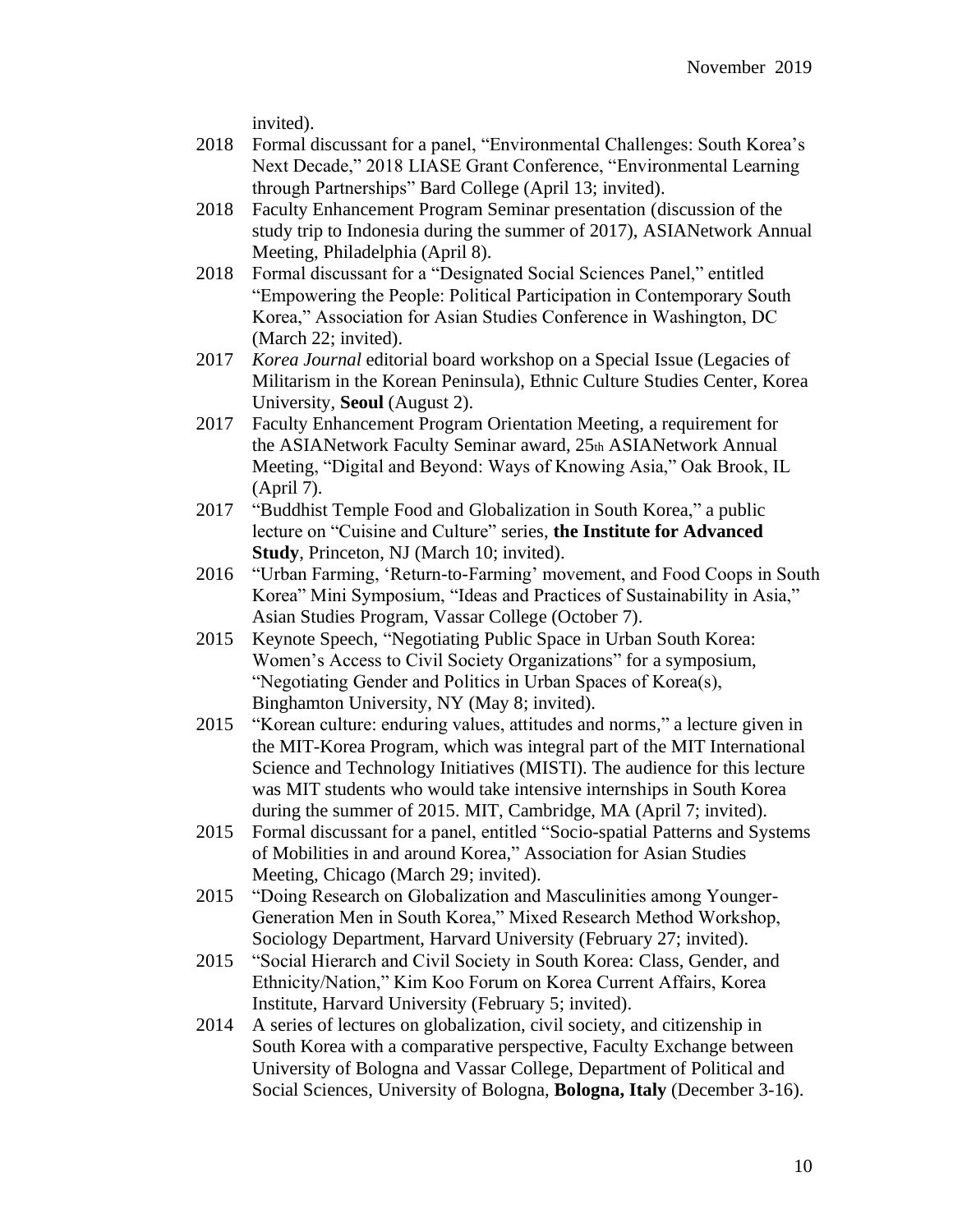- 2014 "Globalization and masculinities among young men in South Korea: neoliberalism, consumer culture, and ideology of gender equality," Korean Studies Lecture Series, New York University (October 2; invited).
- 2014 "Globalization and younger-generation Korean men: neo-liberalism, consumer culture, and the ideology of gender equality," the Institute of State Governance Studies, Yonsei University, **Seoul, Korea** (May 27; invited).
- 2014 "The relationship between contemporary democratic society and the military: a focus on South Korea with a historical and comparative perspective," special seminar with researchers at the Korea Defense Analyses Institute, Seoul, June 13 (invited).
- 2014 "Buddhist temple food: reinvention of tradition in the age of globalization," special morning lecture for employees at Handok Pharmaceuticals, Co., Seoul, April 16 (invited)
- 2014 Dissertation Workshop, University of Illinois at Urbana-Champaign, April 11 (invited).
- 2014 "Globalization, Social Class, and Hegemonic Masculinity among Young Men in South Korea," Korean Studies Lecture Series, University of Texas, Austin, April 8 (invited).
- 2014 "Women Political Leaders in Asia: Are They Gender Game Changers?" public lectures, Santa Fe Council on International Relations, New Mexico, April 5 and Center for International Studies, Albuquerque International Association, Albuquerque, New Mexico, April 6 (invited).
- 2013 "Masculinities and Social Class among Younger-Generation Korean Men," a conference entitled "Polarization in Divided Societies: Korea in a Global context," Central European University, **Budapest**, **Hungary**, September 2-4 (invited).
- 2013 "Young Men and Hegemonic Masculinities in Japan and South Korea," a panel entitled "Gender in Daily Practices and Cultural Representations in Modern and Contemporary Korea and Japan," Association of Korean Studies in Europe (AKSE) meeting, **Vienna**, **Austria**, July 6-9.
- 2013 "2012 Presidential Election in South Korea: What Does it tell us about the Society?" a panel entitled "South Korea's New President: Historic Elections, Historic Challenges, Center for Korean Studies and Korean Economic Institute Policy Forum Series, Columbia University, January 31 (invited).
- 2012 "Gender as a Structure of Stratification: A Case of Gender and Academic Profession in South Korea," a panel entitled "South Korea and Sociology," American Sociological Association meeting, Denver, CO, August 17-20 (invited).
- 2012 Discussant for "The End of Old Romance?: Imageries of Love in South Korean TV Dramas," a panel organized for the Asian Studies Conference Japan, Rikkyo University, **Tokyo**, **Japan**, June 30-July 1 (invited).
- 2012 "Women Professors in South Korean Academia: Theories of Gender and Professional Employment," International Conference, Women in Academia: Meritocracy and Gender Equality, organized by the Yenching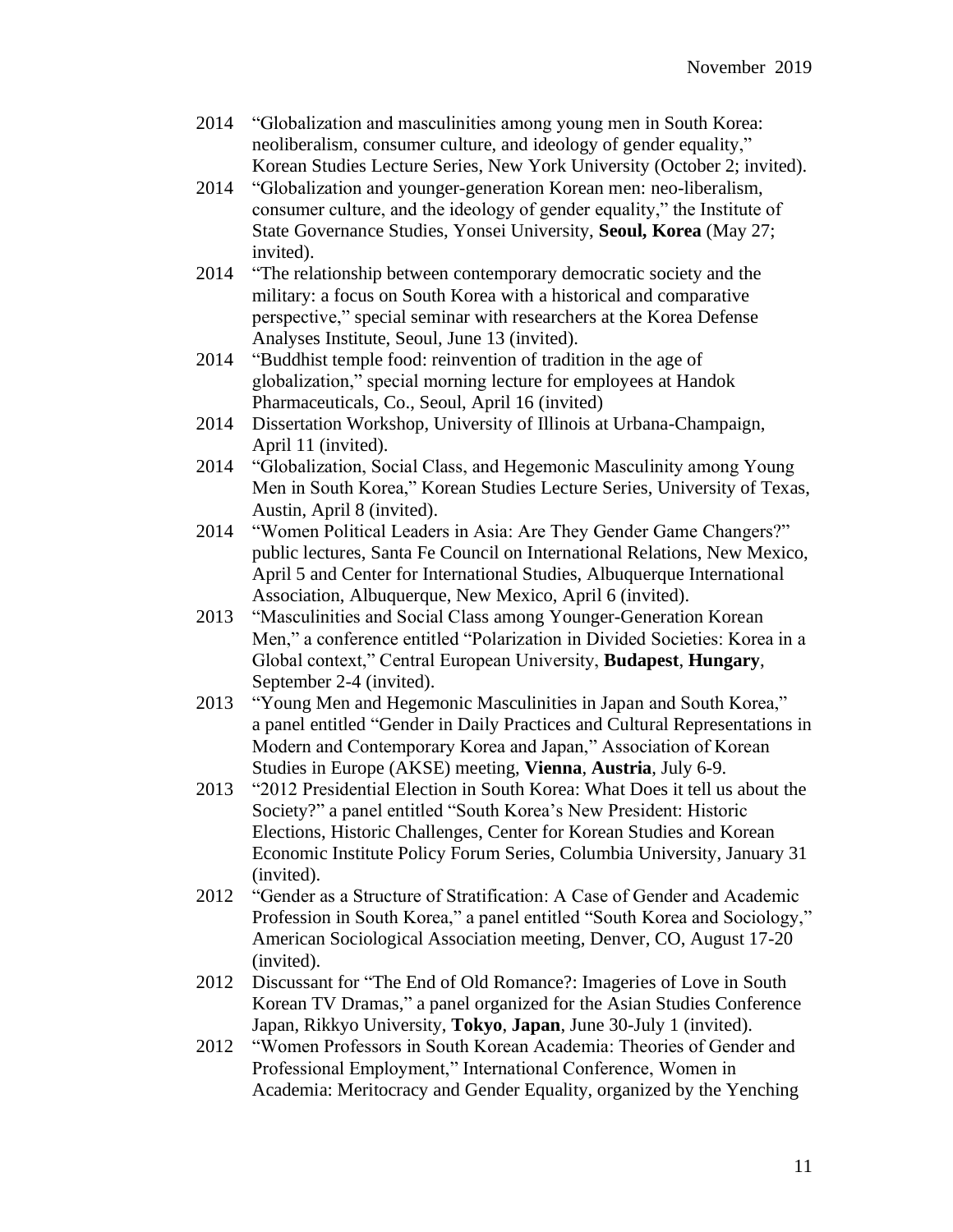Institute and the Korea Institute at Harvard University and the Institute for Gender Research at Seoul National University, **Seoul, Korea**, June 18-19 (invited).

- 2012 "Local Meanings and Lived Experiences of Citizenship: Voices from a Women's Organization in South Korea." Public lecture at Australian National University, **Canberra**, **Australia**, June 5 (invited).
- 2012 Discussant for a panel, "Prostitution Regulation in China, Vietnam and Japan: Race, Gender, Sexuality and Power in the 19th and early 20th Centuries," Association for Asian Studies Meeting, **Toronto**, **Canada**, March 15 (invited).
- 2011 Discussant for "Comparative Perspectives: Politics of Public Sphere in Korea," Research Workshop at University of Pennsylvania, Philadelphia, November 11-12 (invited).
- 2011 "Memories of Authoritarianism and the upcoming Seoul Mayoral By-Election," Panel entitled "Memories of Authoritarianism in Democratic South Korea," Woodrow Wilson International Center for Scholars, Washington, DC, October 11 (invited).
- 2011 "Consumer Culture and Changing Attitudes toward Hegemonic Masculinity in South Korea," Summer School, the Cluster of Excellence: Asia and Europe in a Global Context," University of Heidelberg, **Heidelberg**, **Germany**, July 24-29 (invited).
- 2011 "Teaching a course, Social Change in South Korea through Film," Section: Teaching about Korea: Past, Present, and Future, the First Yeongweol-Yonsei International Forum, Gangweon Province, **South Korea**, May 23-26 (invited).
- 2011 "Living with the US Military Empire in South Korea: Camptown Women and KATUSAs," Korean Studies Lecture Series, Duke University, Durham, April 15 (invited).
- 2011 "Living with the US Military Empire in South Korea: Camptown Women and KATUSAs," Korean Studies Lecture Series, University of North Carolina-Chapel Hill, April 15 (invited).
- 2011 "'Globalization of Korean Cuisine' Project: Intersection of Political Economy and the Cultural Politics of Difference and Recognition," panel entitled "Globalization and the Production and Consumption of Food in South Korea," Association for Asian Studies Meeting, Honolulu, Hawaii, March 31, 2011.
- 2011 "Living with the US Military Empire in South Korea: Camptown Women and KATUSAs," East Asian Studies Lecture Series, Johns Hopkins University, March 14 (invited).
- 2011 "State of Korean Studies in North America," Social Science Research Council Workshop, New York City, February 4-5 (invited).
- 2011 "Military Service, Disciplinary Habitus, and Consumer Culture in South Korea," Workshop on Asian Cultures of Learning, University of Oslo, **Norway**, January 9-12 (invited).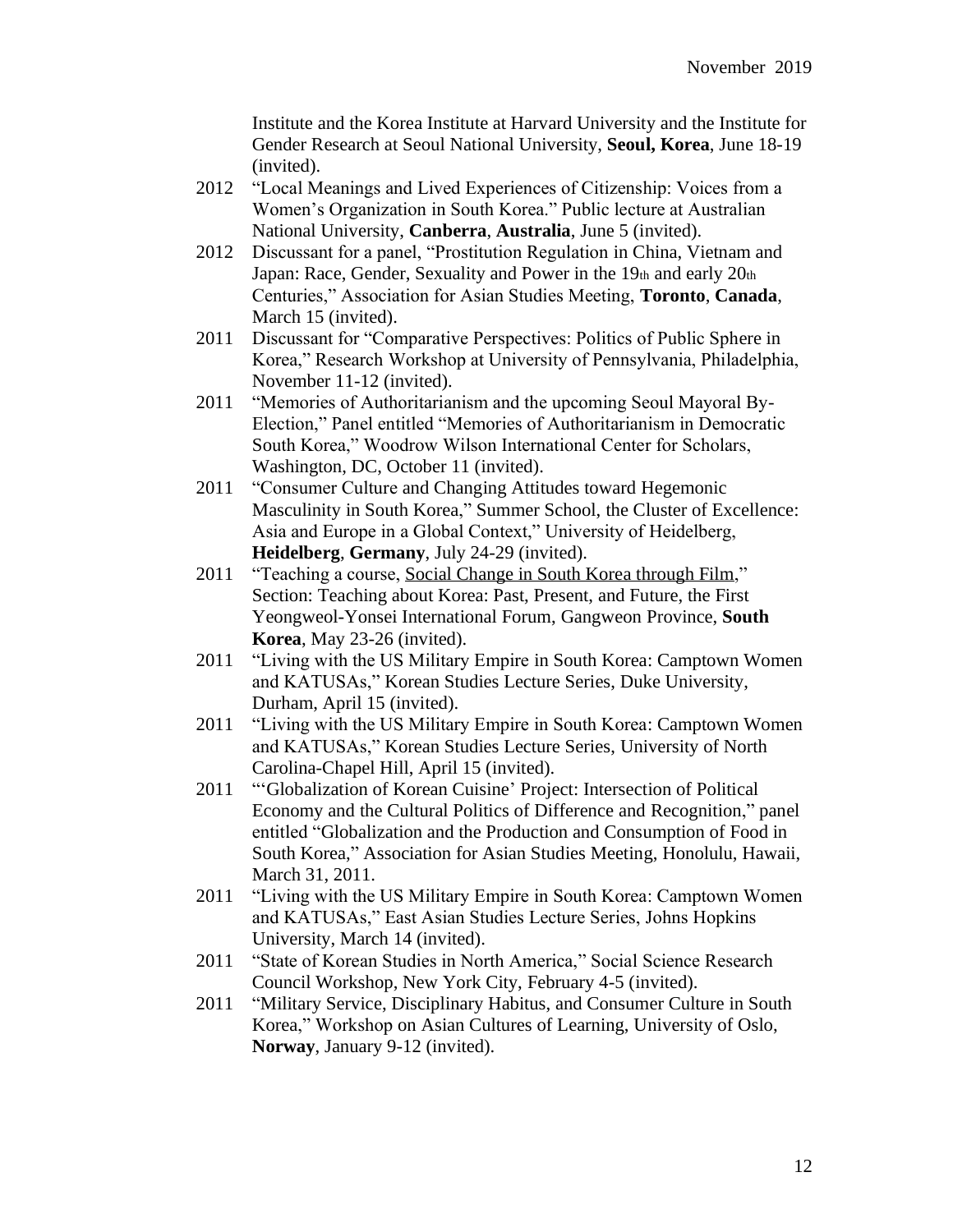- 2010 Public Lecture on my forthcoming volume, "*Over There: Living with the US Military Empire from World War II to the Present*," University of California, San Diego, November 18 (invited).
- 2010 "Gender and Social Change in East Asia," Lausanne Summer School, École Polytechnique Fédérale de Lausanne, **Switzerland**, July 12-13 (invited to give lectures for the "gender module" in the Minor in Contemporary Asian Studies).
- 2010 "US Military Bases and the Politics of Gender, Sexuality, Race, and Class: A Comparative Study of South Korea and Okinawa," Graduate School of International Area Studies, Tsukuba University, **Tokyo**, July 1 (invited).
- 2010 "The Politic of Gender, Sexuality, Race, and Class in the US Military Empire: A Comparative Study of South Korea, Japan/Okinawa and Germany," Department of Sociology, Seoul National University, **Seoul**, May 11 (invited).
- 2010 "Global US Military Empire and Sex Work: Transnational Camptown Women in South Korea" Korean Diaspora Studies Symposium, University of California, Berkeley, April 30 (invited).
- 2010 "Cultural Politics of Commemorating Roh Moo Hyun," Center for East Asian Studies, University of Kansas, February 25 (invited).
- 2010 "Cultural Politics of Commemorating Roh Moo Hyun," Research Workshop on Asian Memories, University of Georgia, Athens, February 13-14 (invited).
- 2009 "Social Costs of the U.S. Military Empire: A Comparative Overview of South Korea, Japan/Okinawa, and Germany" at the Center for Korean Studies, University of Hawai'i at Manoa, November 13 (invited).
- 2009 "The Interplay between the State, the Market, and Culture in Shaping Civil Society: A Case Study of the PSPD in Post-Military Rule Korea," the 37th Kyujanggak Colloquium, Kyujanggak Institute, Seoul National University, **Seoul**, November 5 (invited).
- 2009 "Narratives of Involvement in Civil Society: A Case of Minwuhoe," Gender and Policy Forum, Korean Women's Institute, Ewha Womans University, **Seoul**, November 3 (invited).
- 2009 "The Interplay between the State, the Market, and Culture in Shaping Civil Society: A Case Study of the PSPD in Post-Military Rule Korea," The 152nd Sociology Colloquium, Sociology Department, Korea University, **Seoul**, October 13 (invited).
- 2009 "Cultural Construction of Civil Society: A Case study of Minwuhoe," Workshop on Gender and Politics in Contemporary Korea at the Center for Korean Research at the University of British Columbia, **Vancouver**, **Canada**, August 12-13 (invited).
- 2009 "Korean Food: An Evolving Culinary Identity" and "Buddhist Temple Food in Contemporary South Korea" at the Fifth Annual Teach Korea Conference: Enhancing Cultural Competence in Korean Language, Family, and Culture, Yale University, July 1-2 (invited).
- 2009 "Buddhist Temple Food in South Korea: Interests and Agency in the Reinvention of Tradition in the Age of Globalization," panel entitled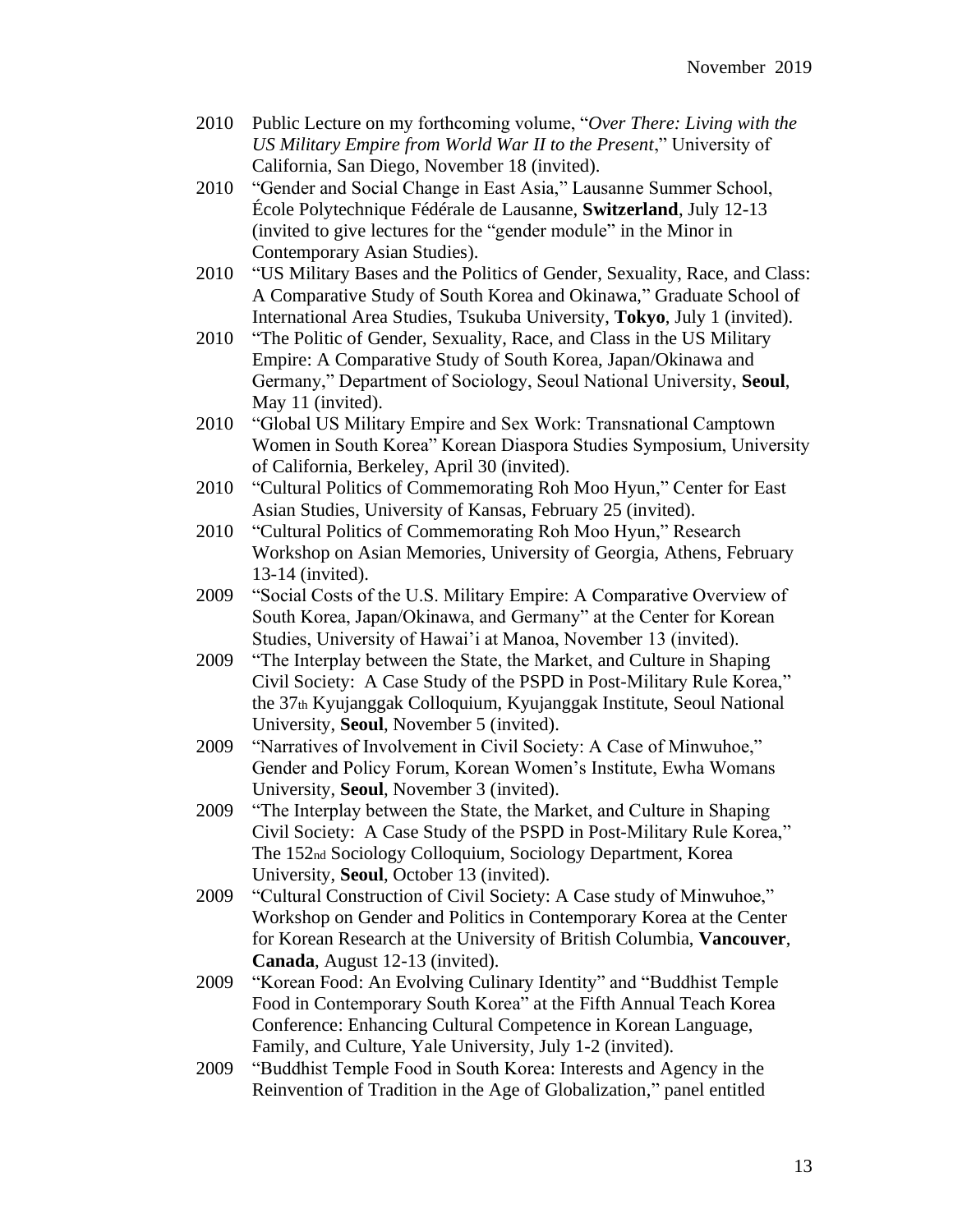"Cultural Politics of Food and Beverages in Asian-Pacific Regions," Association for Asian Studies Meeting, Chicago, March 27.

- 2008 "Theorizing the U.S. Empire: Military Bases and Liberal Imperialism," panel entitled "Comparative Empire and the Reorganzation of Area Studies," Symposium on the Possibilities of Transpacific Studies and the End of Area Studies," Cornell University, Ithaca, September 12-14, 2008 (invited).
- 2008 "Gender, Race, and Sexuality in the Global U.S. Military Empire: Paradigmatic Cases of South Korea, Okinawa-Japan, and Germany" East Asia Colloquium Series, Cornell University, Ithaca, May 2 (invited).
- 2007 "Traditional Buddhist Cuisine" in Korea: Culture and Capitalism in the Age of Globalization," Korean Studies Symposium: Korean Peninsula and Beyond: Re-Centering Korean Studies, SUNY, Binghamton, New York, October 27 (invited).
- 2007 "In the U.S. Army but not quite of it: Contesting the Imperial Power in a Discourse of KATUSAs (Korean Augmentation Troops to the United States Army), panel entitled "Militarism, Masculinity and Violence: Gender, History, and Discourses of the Conscription System in Korean Society," Nordic Association for Japanese and Korean Studies, **Copenhagen**, **Denmark**, August 25.
- 2007 "Gender and Militarism in South Korean Popular Culture," lecture delivered at the World without War (a grassroots organization in **Seoul**, Korea), June 5 (invited).
- 2007 Politics of Gender & Sexuality in the Global U.S. Military Empire: a Case of South Korea." The Division of World Cultural Studies 2007 Lecture Series, California State University, Dominguez Hill, April 26 (invited).
- 2007 In the U.S. Army but not quite of it: Gender, Race, Class, and Nation in a Discourse of KATUSA (Korean Augmentation to the United States Army), panel entitled "Comparative Perspectives on the Local History of the Cold War in Asia," Association for Asian Studies, Boston, MA, March 23.
- 2006 "The Emergence and Consolidation of the U.S. Military Prostitution in South Korea, 1945-1970," panel entitled "The Militarization of the Everyday in the Philippines, South Korea, Okinawa, and Japan," American Anthropological Association, San Jose, CA, November 16.
- 2006 "Emergence and Consolidation of the U.S. Military Prostitution in South Korea, 1945-1970," the Center for Korean Studies at University of California at Los Angeles, October 13 (invited).
- 2006 "The social context of the male-only conscription system in South Korea." Teaching Korea through Film Educators' Workshop, the Center for East Asian and Pacific Studies at University of Illinois at Urbana-Champaign, September 30 (invited).

"The Rise and Decline of Militarized Modernity in South Korea," Korea Workshop, Department of East Asian Languages and Cultures, University of Illinois at Urbana-Champaign, September 28 (invited).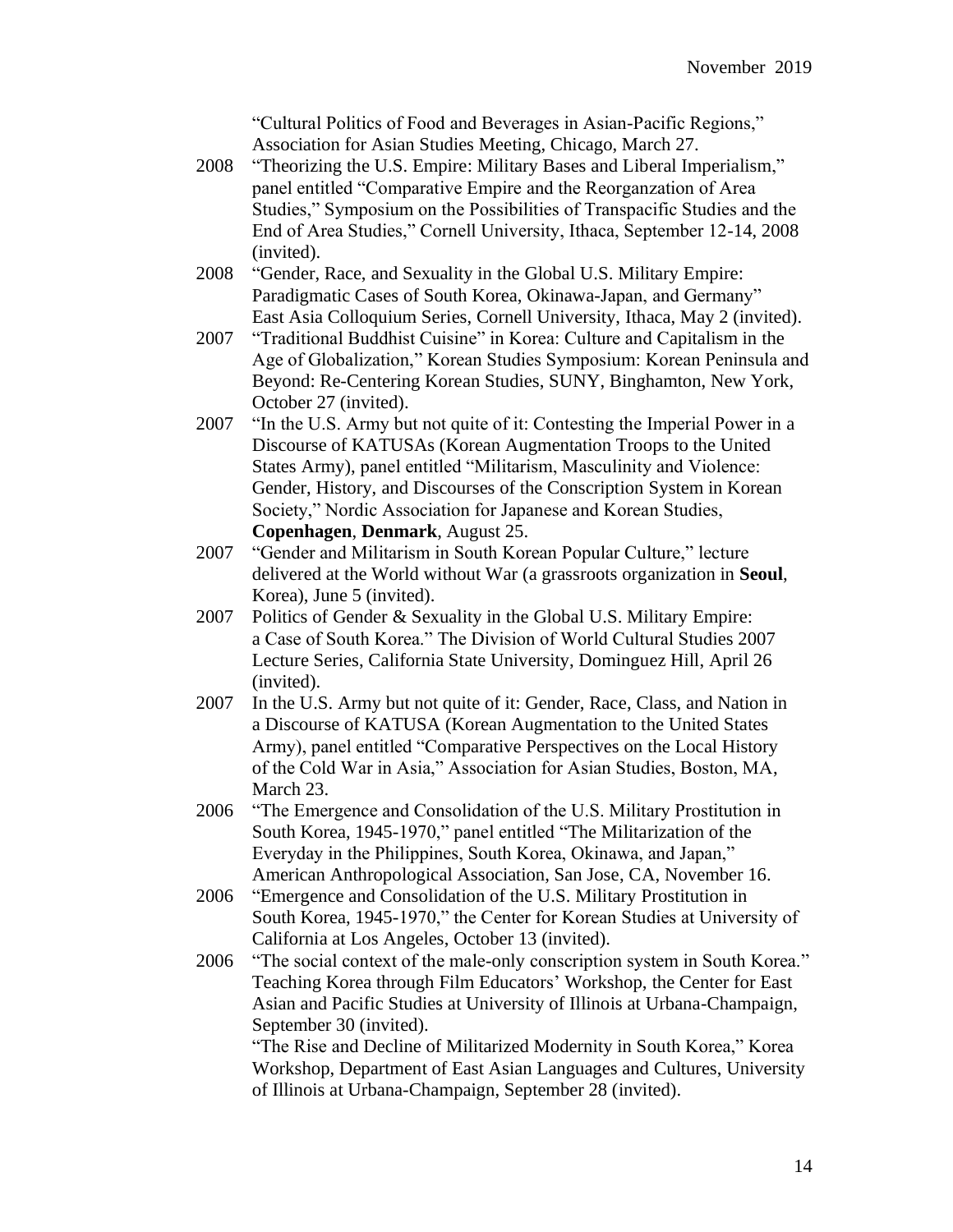| 2006 "Civic Participation in Post-Military-Rule South Korea: Class, Gender, |
|-----------------------------------------------------------------------------|
| and Culture in the New Voluntary Sector," Political Sociology panel,        |
| entitled "Contemporary Social Politics: Market Fundamentalism and           |
| Moral Conflicts." American Sociological Association, Montreal,              |
| Canada, August 14.                                                          |

- 2006 Presider and discussant, "The Literature of Industrialization: South Korean Politico-economic Machine and the "Agony of Cultural Construction." Association for Asian Studies Meeting, San Francisco, April 8th, 2006 (invited).
- 2006 "Militarized Modernity and Gendered Citizenship in South Korea," Korean Studies Seminar Series, Korean Studies Institute, University of Southern California, April 10 (invited).
- 2006 "Militarized Modernity and Gendered Citizenship in South Korea," Korean Studies Lecture Series, Williams College, MA, April 5 (invited).
- 2006 "Social change and Women's Position in South Korea: Family, Work, and Politics," Conference on East Asian Women, Universidad Autonoma de **Barcelona**, **Spain**, March 8 (invited).
- 2006 "Militarized Modernity and Gendered Citizenship in South Korea," public lecture, Center for East Asian Studies, University of Chicago, March 3 (invited).
- 2006 "Social Relations of Gender and Sexuality in U.S. Military Bases in South Korea," public lecture, DePaul University, Chicago, March 2 (invited).
- 2006 "Reflections on a Feminist Methodology," guest speaker for a graduate seminar, DePaul University, Chicago, March 1 (invited).
- 2006 "Politics of Gender & Sexuality in the Global U.S. Military Empire: A case of South Korea," public lecture, Duke University, NC, February 17 (invited).
- 2006 "Korean Women in the Economy," Asia Program, Woodrow Wilson International Center for Scholars, Washington, DC, February 14 (invited).
- 2006 "Narratives of Civic Participation in post Military-Rule South Korea," Comparative Workshop in Sociology Department, Yale University, February 8 (invited).
- 2006 "Militarized Modernity and Gendered Citizenship in South Korea," guest speaker for a graduate seminar on Korean History, Council on East Asian Studies and Department of History, Yale University, February 1 (invited).
- 2006 "Militarized Modernity and Gendered Citizenship in South Korea" public lecture, Council on East Asian Studies, Yale Center for International and Area Studies, January 30 (invited).
- 2005 "In Search of Civic Selfhood in post Military-Rule South Korea," Regional Conference on Modern Korea: The Distance between Ideology and Society, Columbia University, December 2 (invited).
- 2005 "Gender, Conscription, and Popular Culture in South Korea," The Military and Korean Society: The 12th Hahn Moo-Sook Colloquium in the Korean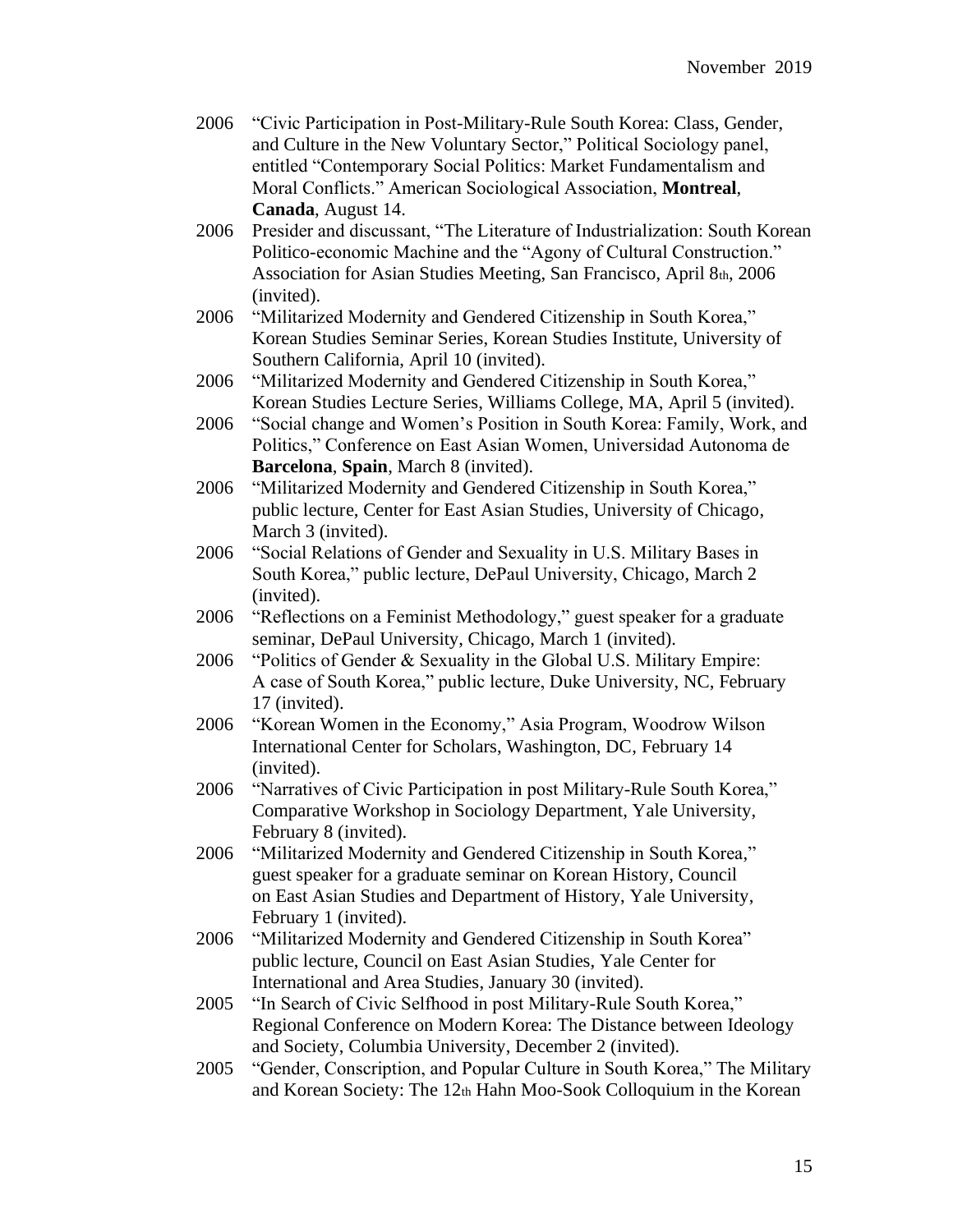Humanities Series, George Washington University, Washington DC, October 22 (invited).

- 2005 "Gender, Conscription, and Popular Culture in South Korea," public lecture, University of Oslo, **Oslo**, **Norway**, October 3 (invited).
- 2005 "The Rise and Decline of Militarized Modernity in South Korea," Frontier of Sociology: 37th World Congress of the International Institute of Sociology, **Stockholm**, **Sweden**, July 5-9.
- 2005 "Transnational (hetero)sexuality and the U.S. Military Empire in South Korea," Women's Worlds 2005: 9th International Interdisciplinary Congress on Women, Ewha Womans University, **Seoul**, June 19-24.
- 2005 "Transnational (hetero)sexuality and the U.S. Military Empire in South Korea," 13th Berkshire Conference on Women's History, Claremont, CA, June 2-5.
- 2005 "Gendered Trajectories of Citizenship in post-1987 Korea", 46th Yonsei Korea Foundation Korean Studies Forum, Yonsei University, **Seoul**, May 10 (invited).
- 2005 "Gender, Class, & Political Membership in South Korea," Fulbright Forum, Korean American Educational Commission in **Seoul**, April 22 (invited).
- 2005 "Theories of Civil Society/Citizenship," special seminar, Ewha School for Leadership Development, Ewha Womans University, **Seoul**, March 4 (invited).
- 2005 "Nationalism and the Structures of Inequalities," guest lecture, graduate seminar on Comparative Studies of Nationalism and Development, Sunggonghoe University, **Seoul**, January 25 (invited).
- 2004 "The Politics of Gender and Sexuality in the U.S. Global Military Empire in Post 9-11 era, public lecture, Graduate School of International Studies, Ewha Womans University, **Seoul**, December 3 (invited).
- 2004 Commentator for Fall Seminar of the Korea Philosophy Association, entitled "Is Just War Possible?," Dongkuk University, **Seoul**, November 27 (invited).
- 2004 Commentator for the International Forum, "Women and Peace in Asia," Institute for Gender Research at Seoul National University, **Seoul**, October 29 (invited).
- 2004 Militarized Modernity and Gendered Citizenship in South Korea, public lecture on my forthcoming book, University of Texas, Austin, April 23 (invited).
- 2004 "Trajectory of Women's Citizenship Shaped by Their Economic Marginalization in South Korea," Research Workshop on Empowering Civil Society and Women in East Asia, University of Maryland, College Park, February 28 (invited).
- 2004 "Cultural Politics of Militarized Masculinity in Contemporary Korea," public lecture, Arizona State University, February 2 (invited).
- 2002 "Transnational Consumption of Cinematic Images: Crisis of Masculinity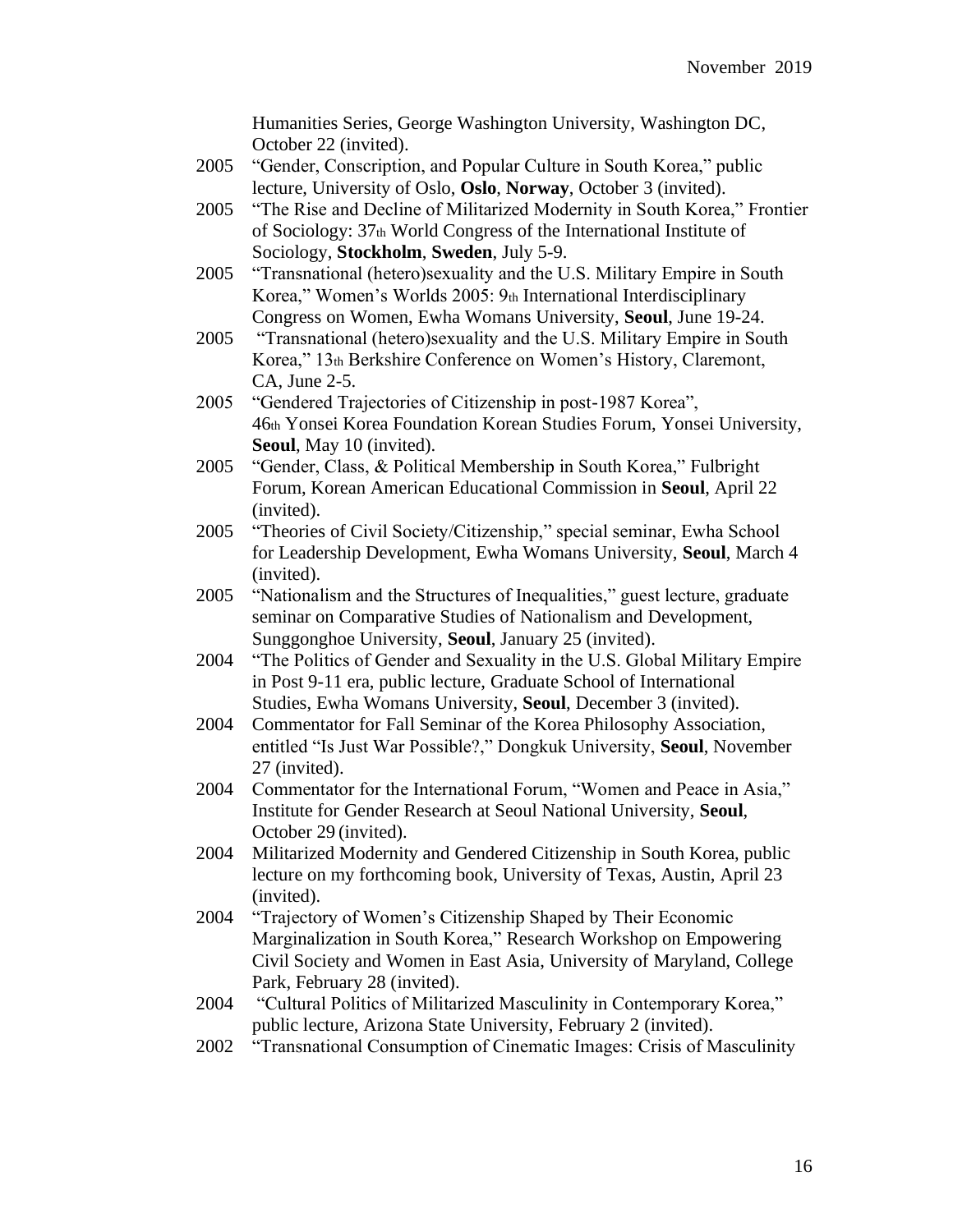in Middle-Class Korea and Japan," public lecture, East Asian Languages and Cultures, University of Illinois, Urbana-Champaign, December 6 (invited).

- 2002 "Imagining a Nation through Differences: Reading the Controversy concerning the Military Service Extra Points System in South Korea," Korea Colloquium Series, Korea Institute, Harvard University, November 21 (invited).
- 2002 "Immigration and Mothering: Two Generations of Korean Middle-Class Immigrant Women," Korean-American Women: The Challenge of the Second Century (conference organized by the Women's Development Institute International, the Center for East Asian Studies, and Women's Studies Program at University of Pennsylvania), Philadelphia, November 16 (invited).
- 2002 "Redrafting Democratization through Women's Representation and Participation in the Republic of Korea" Korean Studies Forum (lecture series funded by the Fulbright Foundation and the Korea Foundation), Yonsei University, **Seoul**, October 17 (invited).
- 2002 "Modernity and Gendered Citizenship in Contemporary Korea," New Dimensions in Korean Historiography (conference funded by POSCO and the Research Center for the Humanities, Sogang University, Seoul and the Center for Korean Studies, University of Hawai'i), **Pohang**, South Korea, October 10-13 (invited)
- 2002 "Globalization and Mothering: Case Studies from Two Generations of Korean Immigrant Women," Annual Meeting of American Sociological Association, Chicago, August 16-19.
- 2002 "Consuming the Still Powerful 'Other': Transnational Urban Middle-Class Sensibilities in Japanese Movies shown in South Korea," Sixth Pacific and Asia Conference on Korean Studies (PACKS), **Seoul**, June 18- 20.
- 2002 "Civil Society and the Women's Movement in South Korea," Contemporary Korean Affairs Seminar, Center for Korean Research, Columbia University, March 28 (invited)
- 2001 "Exploring Topography of Global Gender and Sexuality Studies in Sociology," Annual Meeting of American Sociological Association, Anaheim, CA, August 20.
- 2001 "The Industrial Use of Male Conscripts and the Marginalization of Women in the South Korean Economy, 1973-1990," Second International Conference of Asia Scholars (ICAS), **Berlin**, **Germany**, August 9.
- 2001 "Women and Democratization: A Study of State Feminism in South Korea, 1993-the Present." Research Project on Korean Democracy and Development, Center for Korean Research, East Asia Institute, Columbia University, May 18-19 (invited).
- 2001 "Gender Politics and Nation Building in South Korea," Contemporary Korean Affairs Seminar, Center for Korean Research, East Asia Institute, Columbia University, February 15 (invited).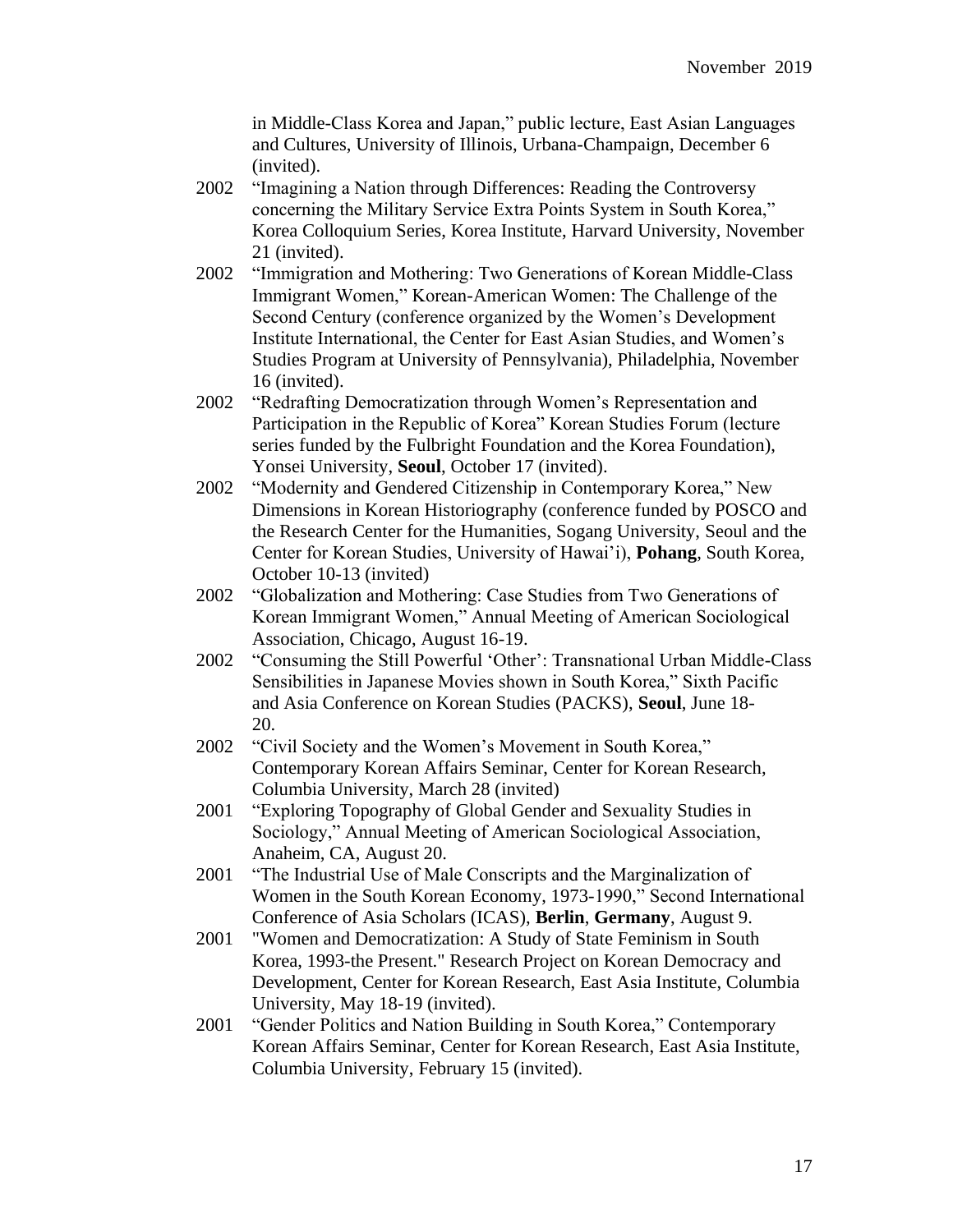- 2000 "Counterpublic Space, Coalition, and Family Law Reform Movement in South Korea," Workshop on Civil Society, Democracy, and Social Inequality in Korea, University of Maryland, College Park, October 16 (invited)
- 2000 "Beyond Equality versus Difference: Professional Women Soldiers in South Korean Army," Annual Conference of American Sociological Association, Washington, D.C., August 12-16.
- 2000 "Trouble with Conscription: The Rhetoric of Militarized Masculinity and Social Meanings of Military Service in South Korea," Conference on the Rhetoric(s) of Masculinity at Universidad de Sevilla, S**eville**, **Spain**, March 2-4.
- 1999 "Contested Citizenship: A Controversy over Military Service and Gender Equality in Employment," Annual Meeting of the Association for Asian Studies, Boston, March 11-14.
- 1998 "Ambivalent Labor of Love: Experience of Motherhood among two Generations of Korean Immigrant Women," New York Conference of Asian Studies in New Paltz, October 17.
- 1998 "Shifting Identities: Korean Immigrant Women and Ideological Work," International Conference of Asia Scholars (ICAS), **Leiden**, **the Netherlands**, June 27.
- 1998 "Globalization and the Rise of a Women's Policy in South Korea," Research Workshop on South Korea and Globalization, Columbia University, May 22. (invited)
- 1997 "Women's Movements and Civil Society in South Korea," Workshop on Civil Society in Korea, Columbia University, May 31. (invited)
- 1997 "Globalization, the State, and Women's Policy in South Korea," 49th Annual Meeting of the Association of Asian Studies, Chicago, March 16.
- 1997 "Militarization of the Korean Peninsula and Gender Hierarchy in South Korea," Conference on Frontline Feminisms: Women, War, Resistance, University of California, Riverside, January 16.
- 1996 "Practices of Militarized Masculinity and Gender Hierarchy in South Korea, 1963-1992," Brownbag Lunch Lecture Series at the East Asia Institute, Columbia University, November 14 (invited).
- 1996 "Militarized Masculinity and the State in South Korea," East Asia Colloquium Series, Wellesley College, October 3 (invited).
- 1995 "Modernization of Gender Hierarchy in South Korea: The Politics of Family Law Reform," Annual Meeting of Canadian Sociology and Anthropology Association, **Montreal**, **Canada**, June 6.
- 1995 "Stories of Hope and Despair: First Generation Korean Immigrant Women," Annual Meeting of Association for Asian American Studies, Oakland, CA, June 3.
- 1995 "Militarized Masculinity and the State in South Korea," 47th Annual Meeting of Association for Asian Studies, Washington, DC, April 8.
- 1995 "Engendering the State in South Korea, 1963-1992," Brown Bag Lecture Series at the Center for East Asian & Pacific Studies,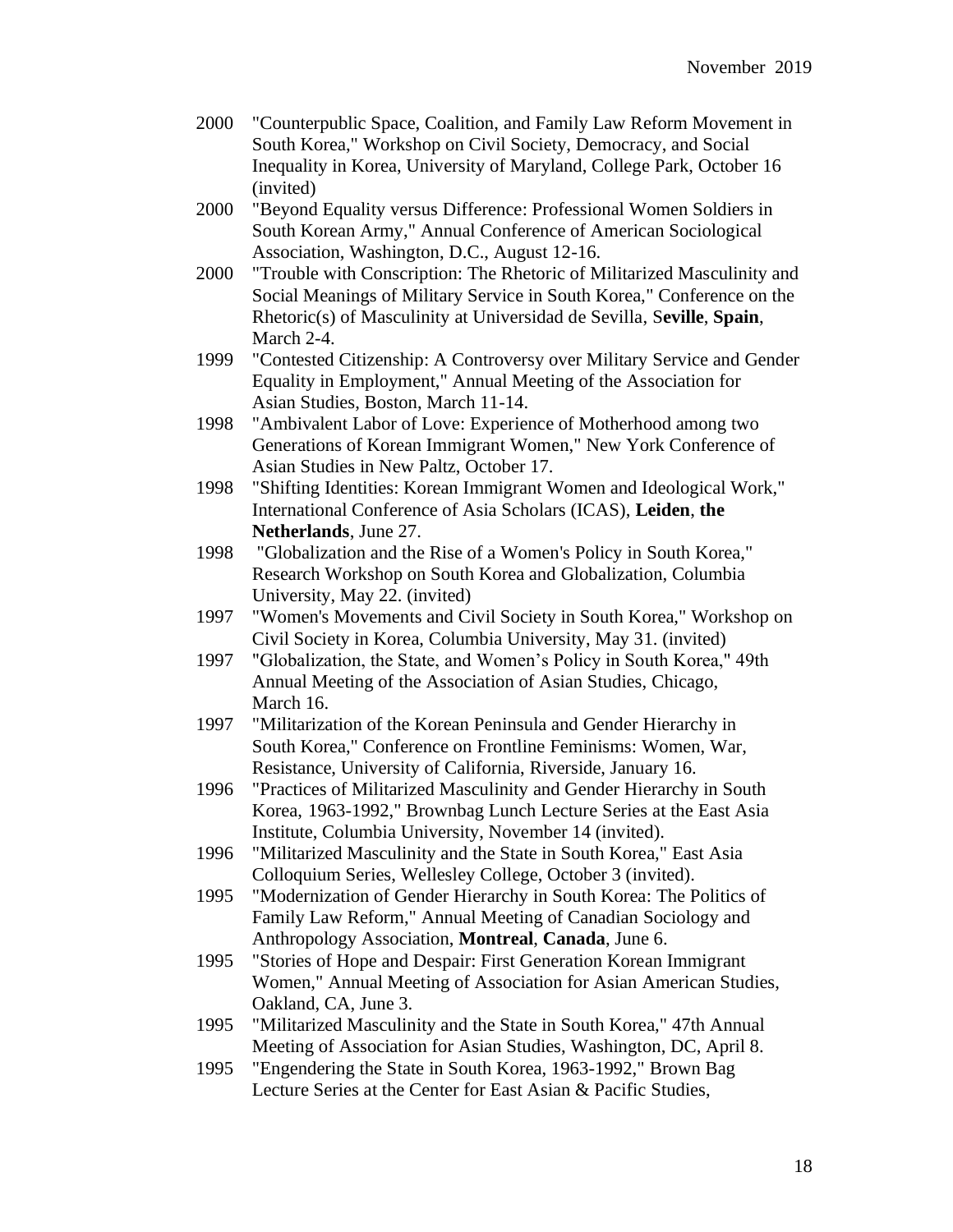University of Illinois, Urbana-Champaign, March 28 (invited).

- 1994 "A Reflection on Culture, "Tradition," and Violence against Women," the Fifth KAWDT (Korean American Women Doing Theology) Conference on "Women's Body, Cultural Interpretations, and Social Reality," New York City, September 16 (invited).
- 1994 "Gender Politics of Motherhood/Wifehood: Women and the State in South Korea," Annual Meeting of the International Society for Korean Studies in Americas on "Gender, Culture, and Politics in the Korean and Korean American Communities," New York City, July 23.
- 1994 "Gender and Official Nationalist Discourse in South Korea," International Conference, "Anticipating the 21st Century: Contemporary Cultural Politics in East Asia," University of Colorado, Boulder, March 4.
- 1994 "War, Militarism, and Violence against Women," panel on Peace and Justice Study, Tufts University, March 1, 1994 (invited).
- 1992 "National Development & Sexual Politics in South Korea, 1961-the present," Forum of Graduate Women's Studies Scholarship, Brandeis University, May 5.

## TEACHING AREAS

Political and Cultural Sociology (globalization and production and consumption of food; masculinities and globalization; women's movements; the military, militarism, U.S. military bases in global contexts; collective memory); Social Theory; Class, Gender, Race/ethnicity, and Sexuality in Asian American Communities.

# Courses taught:

## **Vassar College**

| AS 110              | Social Change in South Korea through Film (combined with a       |
|---------------------|------------------------------------------------------------------|
|                     | two-week study trip to South Korea during the spring break       |
|                     | in 2004; for comprehensive information on this course, see       |
|                     | http://faculty.vassar.edu/semoon/projects/asia110/)              |
| AS/ Soc 111         | Social Change in South Korea through Film (revised to be taught  |
|                     | as a regular course without the study trip)                      |
| Soc 151             | Introductory Sociology (with the focus on the classical          |
|                     | sociological theories of Anna Julia Cooper, W.E.B. Du Bois,      |
|                     | Emile Durkheim, Karl Marx, Georg Simmel, and Max Weber)          |
| $Soc/AS$ 216        | Food, Culture, and Globalization                                 |
| $Soc/AS$ 236        | Women, Men, and Social Change in East Asia                       |
| Soc 247             | Modern Social Theory: Redrawing the Boundary                     |
|                     | Modern Social Theory: Classical Tradition                        |
| Soc/AS/             | Re-orienting America: Asians in American History and             |
| AMCT <sub>257</sub> | Society                                                          |
| Soc 282             | Life of Garbage in Dutchess County (6-week course; fall of 2018) |
| Soc 288             | <b>Asian American Communities: Contemporary Issues</b>           |
| <b>WMST 251</b>     | Global Feminisms: Building Solidarity across Power Differences   |
|                     |                                                                  |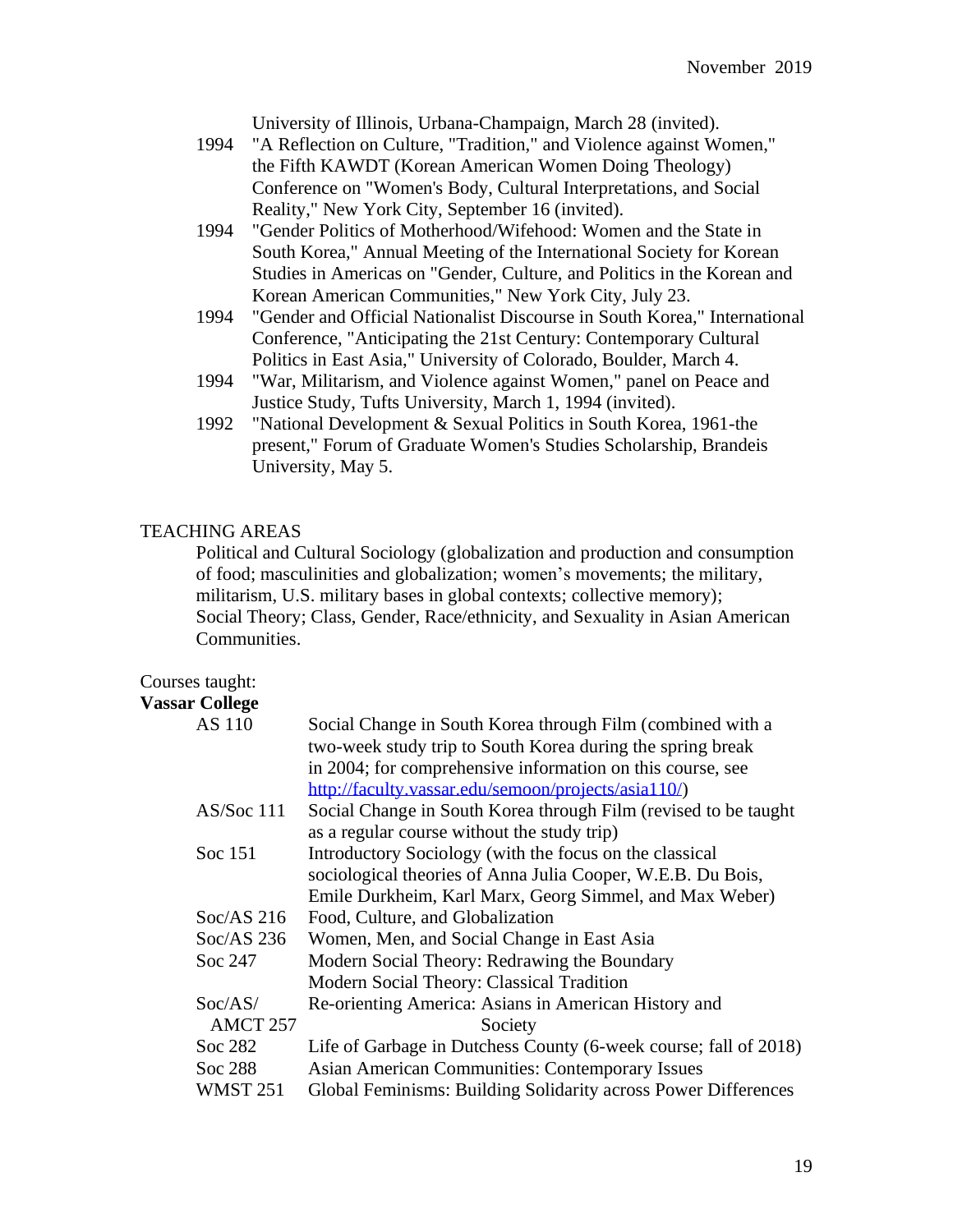| <b>Senior Thesis Seminar</b>                      |
|---------------------------------------------------|
|                                                   |
| Women's Movements in Asia                         |
|                                                   |
| Re-envisioning Women in the Third World           |
| Masculinities: A Global Perspective               |
| Women and the Politics of Third World Development |
|                                                   |

# **Goldsmiths, University of London** (spring 2019)

| Director's     | Food, Culture and Globalization in London                          |
|----------------|--------------------------------------------------------------------|
| Seminar        | (Special course designed for the London Program in Media $\&$      |
|                | Culture; critical studies of food as material and symbolic media   |
|                | for constructing, maintaining, $\&$ remaking collective identities |
|                | and status distinctions in London as the capital of the colonial   |
|                | empire and postcolonial/global city; each weekly seminar is        |
|                | paired with field trips relevant to weekly topics)                 |
|                | <b>Website link:</b>                                               |
| Independent    | Individual and group projects using multimedia format, combining   |
| <b>Studies</b> | personal or academic essays or literary work with photographs,     |

drawings, sound effects, music, and video production.

# **Harvard University (2014-2015; 1993-1995)**

| Soc 132 | Food, Culture, and Globalization (fall of 2014)            |
|---------|------------------------------------------------------------|
|         | [modified to strengthen case studies from South/east Asia] |
| Soc 149 | Masculinities: A Global Perspective (spring of 2015)       |
|         | Sociology Department                                       |
|         |                                                            |

| Social         | One-year long tutorials on political and social theories that                     |
|----------------|-----------------------------------------------------------------------------------|
| <b>Studies</b> | examined primary classical and contemporary texts, ranging                        |
| 10             | from works of Thomas Hobbes and Adam Smith to works of                            |
|                | Simone de Beauvoir and Michel Foucault.                                           |
|                | Social Studies, Undergraduate Interdisciplinary Honors Program<br>$(1993-1995)$ . |
|                |                                                                                   |

#### PROFESSIONAL ACTIVITIES/SERVICES

# **Vassar College**:

Member, Committee on Leaves and Privileges (2019- ) Committee member, Community Works (2017-2018), carrying out the annual campaign to raise money to support various types of local organizations. Organizer of Mini Symposium, "Ideas and Practices of Sustainability in Asia" Asian Studies Program (October 2016) Co-Chair of 2015 New York Conference on Asian Studies (NYCAS), "Global

Asia: Social, Cultural and Political Spaces," held at Vassar College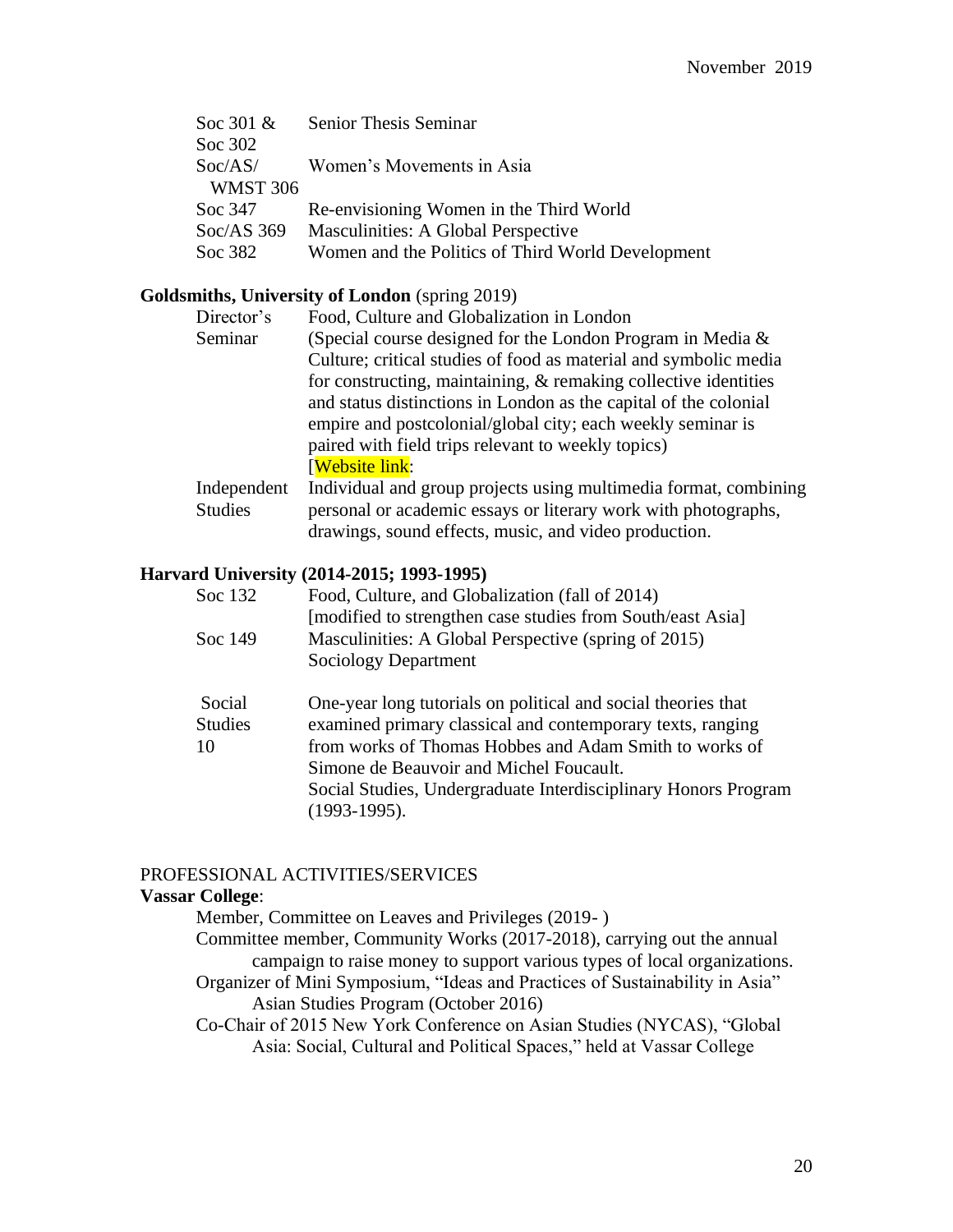(October 16 & 17, 2015); It drew 250 participants from 15 countries and 18 states in the US. It was the largest conference that the college ever hosted.

Steering committee member, Asian Studies Program (2019-2021; 2015-2017) Elected Chair, Sociology Department, Vassar College (2010-2013). Elected Director, Asian Studies Program, Vassar College (2006-2009). Steering committee member, Asian Studies Program (1997- 2012). Member, Institutional Review Board (2007-2009). Member, Committee on Curricular Policies (Spring 2008). Elected member, Committee on Curricular Policies (2001-2002). Steering committee member, Asian American Studies Curricula Development Group in the American Culture Program (2000-2002) Steering committee member, Women's Studies Program (1997-2001). Steering committee member, Environmental Studies Development Project (1997-1998)

## **Mass media:**

Consulted by journalists writing articles about South Korea for the following newspapers: *Weekendavisen* (a Danish newspaper published in Copenhagen: Peter Harmsen's article published on 11/19/2010). *Korea Herald* (a major English newspaper published in Seoul with national circulation: John Power's article published on 4/09/2011), *El Periodico* (a major liberal newspaper in Spain: Adrian Foncillas' article published on 4/13/2013; accessed at [http://www.elperiodico.com/es/noticias/internacional/inmunes-amenaza-2362546\)](http://www.elperiodico.com/es/noticias/internacional/inmunes-amenaza-2362546).

Contributed an invited op-ed article, "Why Madam President in South Korea May Not be Gender Game Changer?" to *CNN Digital*; accessed at [http://www.cnn.com/2012/12/21/opinion/female-president-korea-](http://www.cnn.com/2012/12/21/opinion/female-president-korea-gender/index.html)

#### [gender/index.html](http://www.cnn.com/2012/12/21/opinion/female-president-korea-gender/index.html)

*South China Morning Post* (John Power's article published on 1/18/2019, "Why has the support for South Korea's president Moon Jae-in collapsed among young men?"; accessed at

[https://www.scmp.com/news/asia/east-asia/article/2182315/south-koreas](https://www.scmp.com/news/asia/east-asia/article/2182315/south-koreas-feminist-president-moon-loses-young-male-admirers?fbclid=IwAR340WDXOr6pxyJifH0E287MJSQvjB53wRwQ0ghfytze04ytyMEbll5lNAA)[feminist-president-moon-loses-young-male-](https://www.scmp.com/news/asia/east-asia/article/2182315/south-koreas-feminist-president-moon-loses-young-male-admirers?fbclid=IwAR340WDXOr6pxyJifH0E287MJSQvjB53wRwQ0ghfytze04ytyMEbll5lNAA)

[admirers?fbclid=IwAR340WDXOr6pxyJifH0E287MJSQvjB53wRwQ0ghfytze04](https://www.scmp.com/news/asia/east-asia/article/2182315/south-koreas-feminist-president-moon-loses-young-male-admirers?fbclid=IwAR340WDXOr6pxyJifH0E287MJSQvjB53wRwQ0ghfytze04ytyMEbll5lNAA) [ytyMEbll5lNAA](https://www.scmp.com/news/asia/east-asia/article/2182315/south-koreas-feminist-president-moon-loses-young-male-admirers?fbclid=IwAR340WDXOr6pxyJifH0E287MJSQvjB53wRwQ0ghfytze04ytyMEbll5lNAA)

**The Economist**, "What makes you 'kkondae'" A new word for "condescending geezer" reveals a lot about hierarchy in South Korea. (6/01/2019).

*El Pais* (Jamie Santirso's article published on 6/11/2019, "K-Pop, Prostitution, and Sexual Abuses)

[https://elpais.com/elpais/2019/06/11/gente/1560270603\\_227562.html](https://elpais.com/elpais/2019/06/11/gente/1560270603_227562.html)

Live radio interview for "Morning Wave in Busan," an English radio show aired in the city of Pusan, the second largest city in South Korea: I was asked to discuss senior-junior relationships based on school affiliation among Koreans as a specific feature of social hierarchy in that society (March 27, 2015 in South Korean time).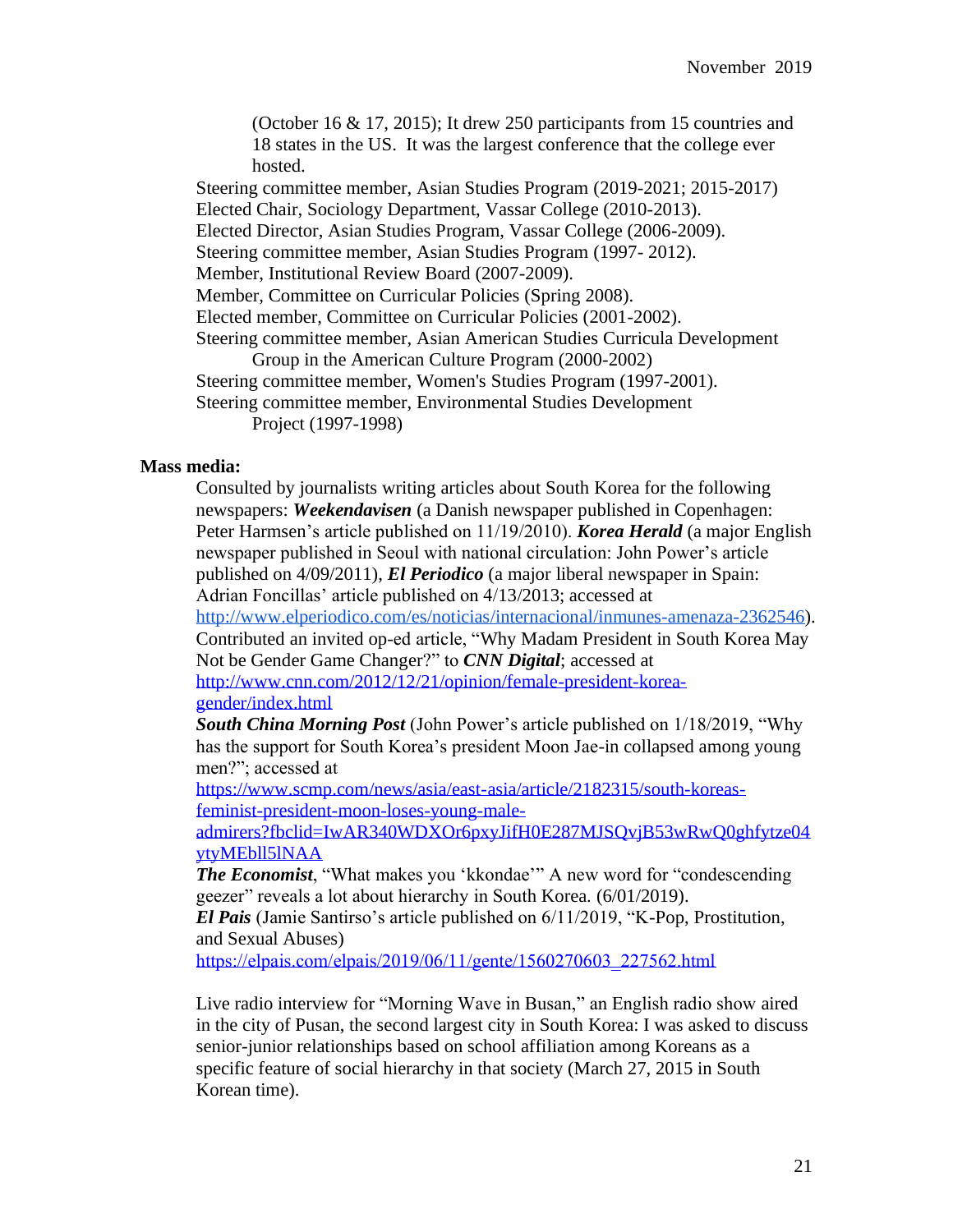[http://befm.or.kr/radio/ProgramAction.do?cmd=PlayListMgr&prgmId=morning\\_s](http://befm.or.kr/radio/ProgramAction.do?cmd=PlayListMgr&prgmId=morning_sp&tab=PRGM_SCRIPT) [p&tab=PRGM\\_SCRIPT](http://befm.or.kr/radio/ProgramAction.do?cmd=PlayListMgr&prgmId=morning_sp&tab=PRGM_SCRIPT)

## **Outside Vassar College**:

Elected Member, Board of Executive Directors, ASIANetwork, a consortium of over 160 colleges in North America that promote teaching about Asian in the contexts of liberal arts education (3-year term: April 2018 – April 2021). This board makes important decisions about the organization, including its annual conference, student-faculty collaboration for research and publication, faculty enhancement program, and other various projects and programs.

Member, Editorial Board of *Korea Journal* (2017-2019; 2019-2021), peerreviewed English journal published by the Academy of Korean Studies (formerly by Korean National Commission for UNESCO). This is the oldest scholarly journal published in English in South Korea.

Associate Editor (2014 - 2016) and Korea Book Review Editor (2010- 2014), *Journal of Asian Studies*, flagship journal of the Association for Asian Studies.

Member, Editorial Board of *Contemporary Sociology: A Journal of Reviews* (2014- 2016), published by the American Sociological Association.

Member, Editorial Board of *Asian Women* (2007- the present), peer-reviewed English journal (listed in Social Sciences Citation Index) published by Soongmyong Women's University in Seoul, Korea.

Member, Editorial Board of *Gender & Society* (2003-2007), flagship journal of the Sociologists for Women in Society (SWS).

Faculty mentor, **Social Science Research Council** Korean Studies Junior Faculty Workshop (on their first book publication), Rye Brook, NY, August 10-13, 2018 (invited),

Faculty mentor (for three consecutive years), **Social Science Research Council**  Korean Studies Dissertation Workshop, Pacific Grove, CA, July 6-10, 2011; August 7-11, 2010; July 12-16, 2009 (invited).

External reviewer, tenure promotions of several scholars

Member, Dissertation Committee of Sung Eun Kim, Ph.D. candidate in Korean History (2018 – the present), UCLA.

Member, Dissertation Committee of Yaejoon Kwon, Ph.D. candidate in Sociology Department (2013- 2017), University of Illinois at Urbana-Champaign. (On December 14, 2017, she successfully defended her dissertation, "From Military Government to Bases: U.S. Empire and the Occupation of Korea".)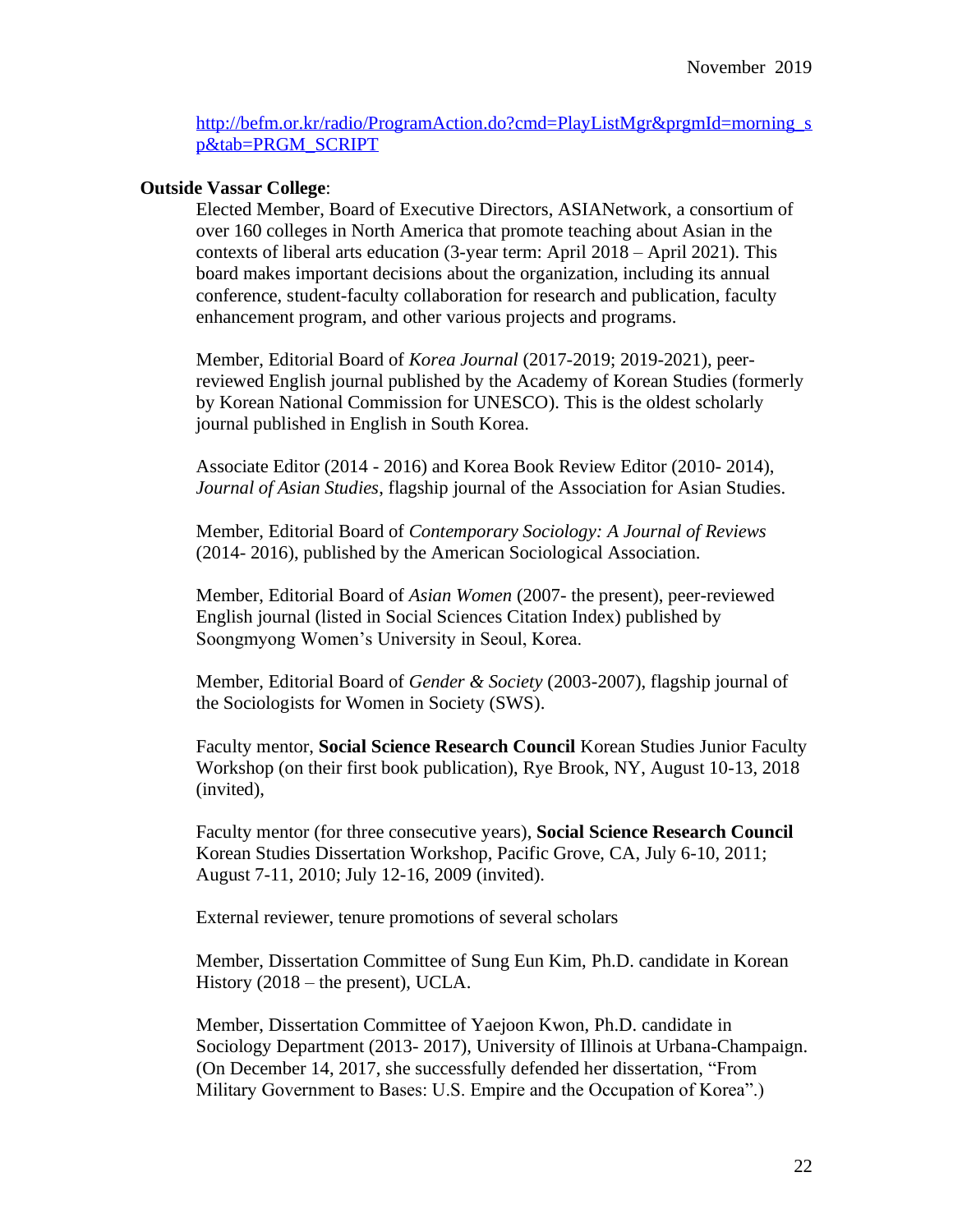Reviewer of Applications for the Berlin Prize, the American Academy in Berlin (January 2017); Reviewer of applications for the ACLS/Mellon Dissertation Completion Fellowship program, American Council of Learned Societies (2011- 2012).

Chair (2009-2010) of James B. Palais Book Prize Committee, Northeast Asia Council, Association for Asian Studies [This is the first book prize established in the field of Korean Studies in 2009.]

Chair (2008-2010) and an elected member (2007-2010), the Executive Board of the Committee on Korean Studies (CKS), Association for Asian Studies (AAS) [The CKS represents over 1,000 Koreanists in the AAS.]

Chair (2005-2006) and an elected member (2005-2007), Sally Hacker Award Committee, Sex & Gender Section of the American Sociological Association.

Peer reviewer for *American Journal of Sociology; Anthropological Quarterly; Asian Women; Comparative Studies in Society and History*; *Contemporary Politics Journal*; *Contemporary Sociology: A Journal of Reviews*; *Current Anthropology*; *European Journal of Cultural Studies; Feminist Studies; Gastronomica: the Journal of Critical Food Studies; Gender, Place and Culture; International Feminist Journal of Politics; Journal of Asian Studies; Journal of Gender Studies; Journal of Korean Studies; Journal of Social History*; *Journal of Women, Politics, and Policy; Korea Journal*; *Pacific Affairs*; *Political Studies*; *Review of Korean Studies*; *Social Forces*; *Social Politics: International Studies in Gender, State and Society*; *Sociological Forum; Sociological Quarterly*; *Women's Studies International Forum*; *Women's Studies Quarterly*.

Reviewed book manuscripts for University of Minnesota Press and Woodrow Wilson International Center for Scholars, Lexington Books.

Organizer of the panel "Globalization and the Production and Consumption of Food in South Korea" (sponsored by the Committee on Korean Studies-Northeast Asia Council of the AAS). Association for Asian Studies Meeting, Honolulu, Hawaii, March 31- April 3, 2011.

Border-crossing panel organizer and chair, "Cultural Politics of Food and Beverages in Asian-Pacific Regions." Association for Asian Studies Meeting, Chicago, March 26th -29th, 2009.

Border-crossing Roundtable session organizer and presider, "Sociocultural Consequences of U.S. Military Bases in Asia and Beyond." Association for Asian Studies Meeting, Boston, March 24th, 2007.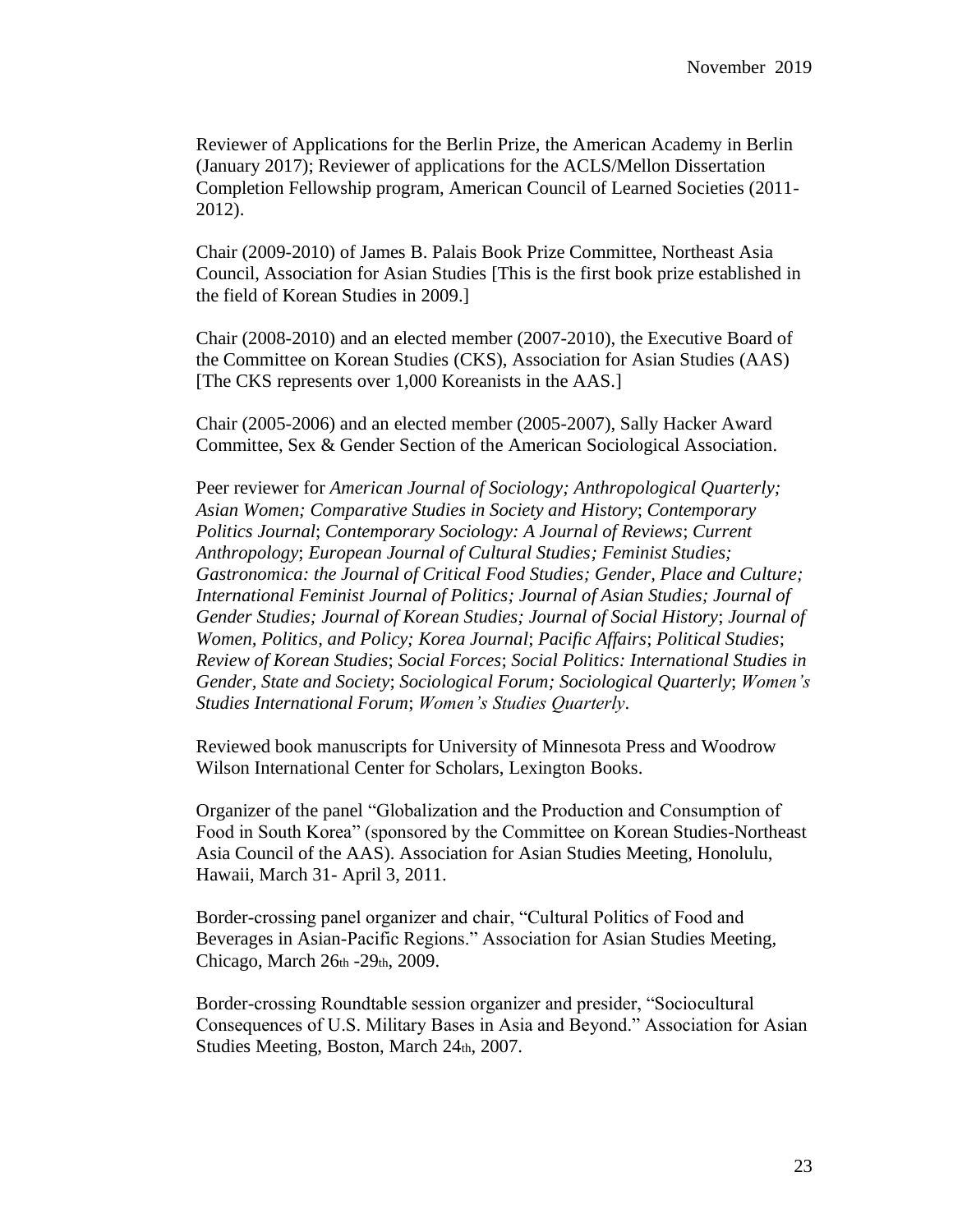Co-sponsored documentary film screenings (Me & the Owl; Alice in Wonderland) and discussions on U.S. Military prostitution in South Korea at Boston University (March 22, 2007) and at Columbia University (March 28th, 2007)

Regular Session organizer and presider, "Immigration and Gender," American Sociological Association Meeting, Philadelphia, August, 2005 (invited).

Session organizer and presider, "Gender & Sexuality in the Global U.S. Military Empire" sponsored by Sex & Gender section and the Caucus on Transnational Approaches to Gender and Sexuality, American Sociological Association Meeting, August, 2005.

Panel organizer, "Gender and Sexuality in the Global US Military Empire," the 13th Berkshire Conference on Women's History, June, 2005.

Member, Review Committees of the Korean-American Educational Commission (to screen Fulbright Scholars and Fulbright Scholarships recipients), September and October, 2004.

Grant proposal reviewer, Social Sciences and Humanities Research Council of Canada, December 2004.

Elected Co-chair, the Caucus on Transnational Approaches to Gender and Sexuality (2004-2006).

Elected Program Director, the Caucus on Transnational Approaches to Gender and Sexuality (2002-2004).

Session organizer, "Chandra T. Mohanty and Reflections on Transnational Feminist Pedagogy and Strategies," the Annual Meeting of American Sociological Association, August, 2003.

Panel organizer, "Engendering Political Economy and Popular Culture in East Asia," the Second International Conference of Asia Scholars, August, 2001.

Panel organizer, "Politics of Gender and Sexuality in South-East Asia," the Annual Meeting of the Association for Asian Studies, March, 1999.

Panel organizer, "East Asian Immigrant Women," New York Conference of Association for Asian Studies, October, 1998.

Co-Organizer of interdisciplinary research workshop, "The Other Half of the 'Model Minority': Gendered Experiences and Transformation of Identities among East Asian Immigrant Women in the United States," March 14-15, 1998, Vassar